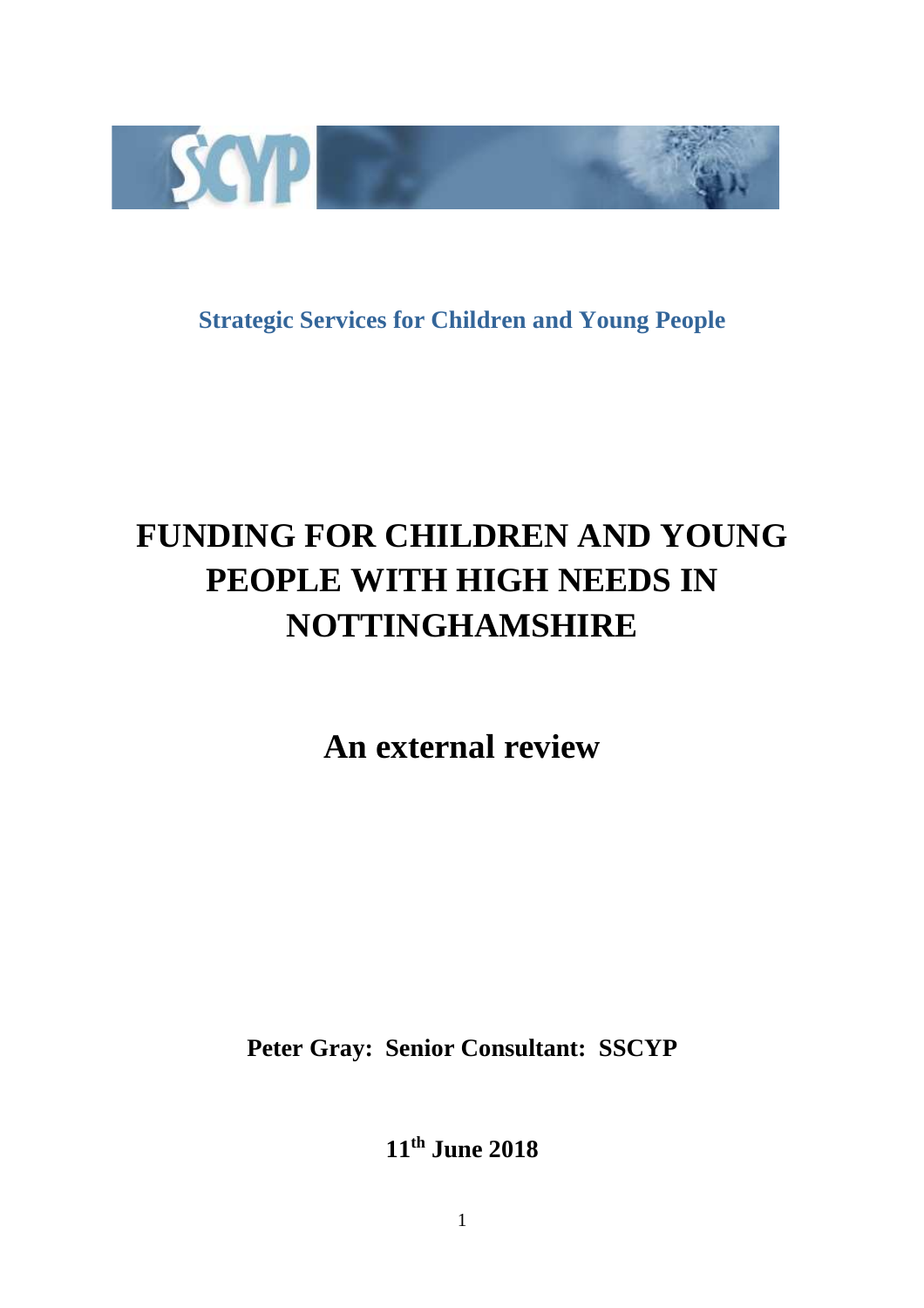# **EXTERNAL REVIEW OF FUNDING FOR CHILDREN AND YOUNG PEOPLE WITH HIGH NEEDS IN NOTTINGHAMSHIRE**

## **Peter Gray: Senior Consultant: SSCYP**

# **11th June 2018**

# **1. BACKGROUND**

- **1.1** Nottinghamshire has a strong reputation nationally for its approach to the education and support of children and young people with special educational needs and disabilities. Key features include:
	- (i) A relatively high level of delegation/devolution of funding to mainstream schools/ groups of schools to support the development of capacity to meet needs locally and in inclusive settings, with many examples of innovative and good quality practice
	- (ii) A mainstream resourcing approach that does not rely on statutory procedures to identify pupils with particular need for additional support, and which supports local collective working (families of schools)
	- (iii) A system of specialist provision that enables most pupils with significant needs to be educated locally, without needing to be placed at a distance from home
	- (iv) High quality support services that target their work on children and young people that present the biggest educational challenges, while also helping schools and settings develop the capacity to meet a broad range of needs themselves
- **1.2** Nottinghamshire has maintained an ongoing capacity for strategic planning and review and has been able over time to anticipate and respond to changing needs and demands. Budgets have been well managed with only marginal overspends. However, a number of factors are currently contributing to increased financial pressures. A significant overspend is predicted this year which exceeds the additional funding that the DFE is proposing to allocate to the Authority for HN in 2018/19 (£2.7m<sup>1</sup>). A number of steps have been taken to address this in the short term (transfer of funding from Schools Block; reductions in local school partnership budgets (Additional Family Needs and funding for Alternative Provision)). However, ongoing increases in HN expenditure are not financially sustainable.

 $\overline{a}$ <sup>1</sup> This reflects a growth in overall population  $(2-18)$  and some adjustment for Authorities that have been funded below the levels indicated by the new national HN funding formula.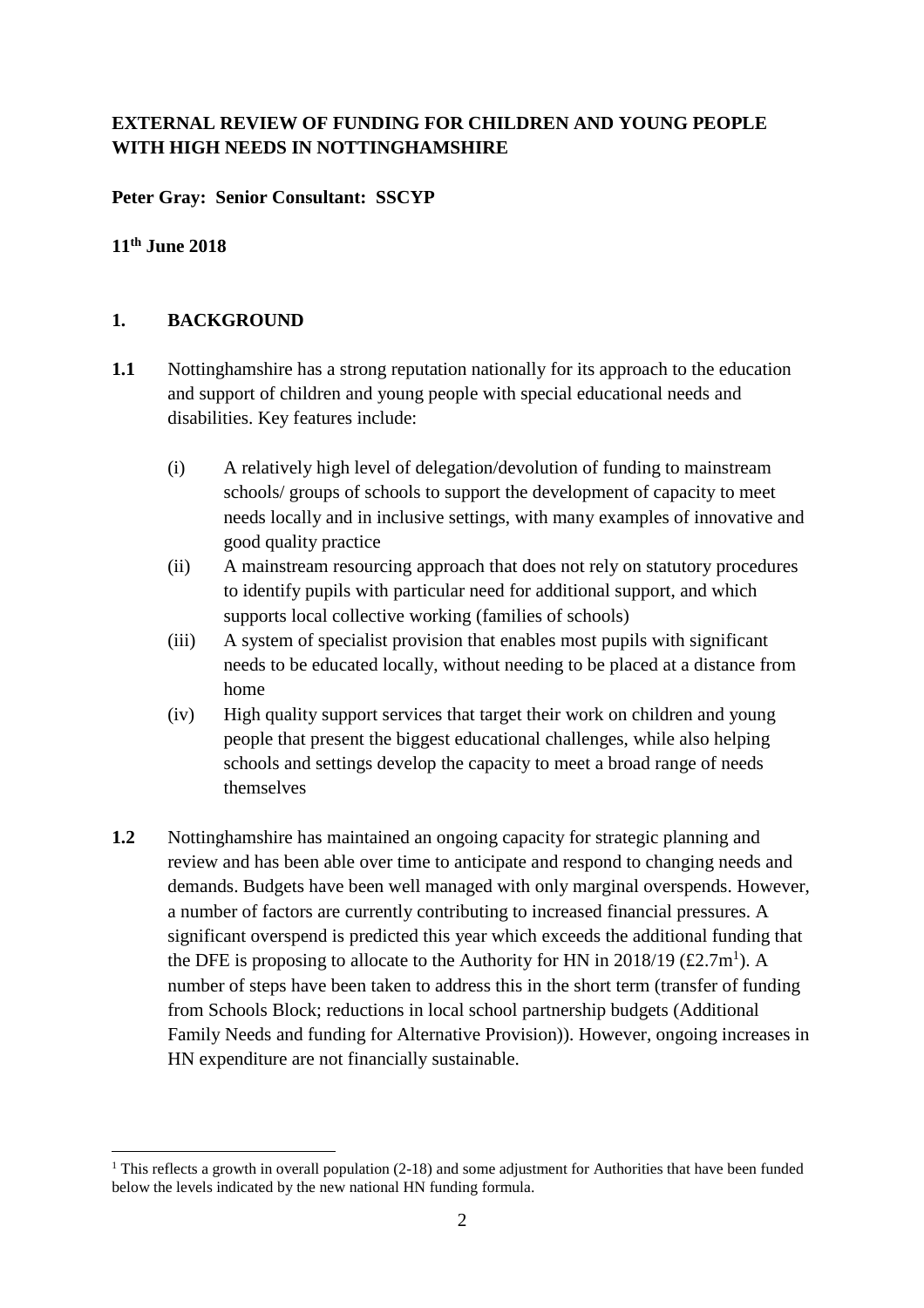- **1.3** Initial analysis by officers of the growth in spend suggests the following as being particularly relevant:
	- (i) Some increase in the numbers of children and young people with complex and significant needs
	- (ii) Increased demands on levels of attainment in mainstream schools which are affecting their capacity to be inclusive
	- (iii) Increased pressure for statutory assessment following the introduction of the national SEND reforms
	- (iv) Increased parental expectations that pupils will stay on in specialist educational provision post 16 and beyond
	- (v) Organisational changes and staff turnover in the Authority's SEN casework team that may have had an impact on decision-making (consistency and thresholds)
- **1.4** The biggest increase in spend is on placements in independent/non-maintained special schools. However, this is linked to a broader increase in provision demands, with some pupils being placed in this kind of provision because local special schools are full. There have been associated increases in transport costs.
- **1.5** The Authority has decided to commission an external review of its HN spend to examine some of these factors in more detail. It is also expected to provide some comparisons of spend/pressures against other similar Authorities (Derbyshire, Lancashire, Lincolnshire, Staffordshire etc) and across different areas of the county. Officers are keen to engage with schools and other stakeholders to help clarify the issues and identify a viable way forward.
- **1.6** The review has been jointly commissioned with Schools Forum, with a view to a report being considered at its meeting in June 2018, before broader dissemination of findings.

# **2. METHODOLOGY**

- **2.1** The review process was agreed with key officers at the outset. It involved the following activities:
	- o *Interviews with managers/senior officers and benchmarking:*
	- o *Detailed analysis of key statistical and financial data*
	- o *Consideration of relevant documents*
	- o *Meetings with groups of stakeholders:*
	- o *Analysis and write-up*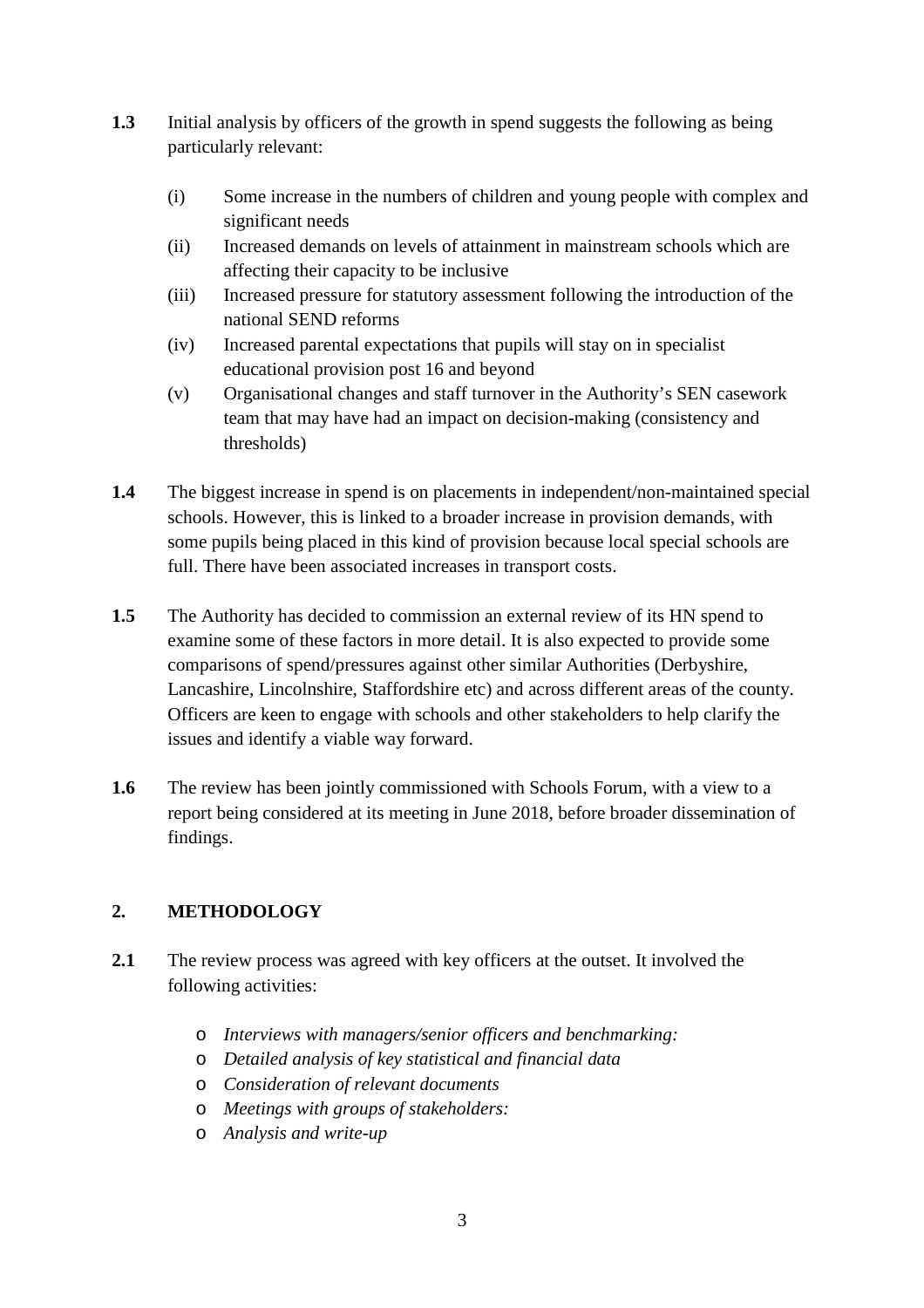- **2.2** Full lists of interviews and documents consulted are provided in Appendices 1 and 2. Interviewees included LA officers from the relevant departments (managers and service practitioners), early years and post 16 providers, and from the independent sector, parents/carers and schools. A series of area meetings with school leaders (mainstream and special) took place late on in the process in order to check emerging perspectives and engage people in thinking about ways forward.
- 2.3 Benchmarking was based on data from the DFE's website, including the latest version of the HN benchmarking tool. This is at an early stage of development and is based on Local Authority S251 returns, which are not always completed consistently. However, some broad conclusions could be drawn from looking at Nottinghamshire's statistical comparator group.
- **2.4** Nottinghamshire SEN data was drawn from a range of sources: from the Authority's annual SEN2 returns (for the last 3 years), from other summary databases and from analyses already undertaken by officers.

# **3. NOTTINGHAMSHIRE'S HIGH NEEDS SPEND**

#### *Budget and overall expenditure trends*

- **3.1** Funding for educational provision and services for children and young people with high needs is allocated to Local Authority areas from central government as part of the Dedicated Schools Grant (DSG). It sits alongside core funding for mainstream schools (Schools Block) and for early years providers (Early Years Block).
- **3.2** Levels of funding allocated to each local area are historic and date back to when DSG was first created. The current Government has made a commitment to 'fairer funding' with the expectation that mainstream schools and early years providers will be funded through a national formula. Historic differences in High Needs Block funding will also be addressed.
- **3.3** In practice, the Government has been reluctant to make substantial changes to HNB allocations because of the risk of political fallout. Fifty percent of the new national HN funding formula is based on a 'historic' factor and the use of a 'funding floor' means that no Authority area loses. Although some additional money has been made available to lower funded LAs (such as Nottinghamshire), increases have been capped at 3% per year, with no firm commitment to any further increases after 2019/20.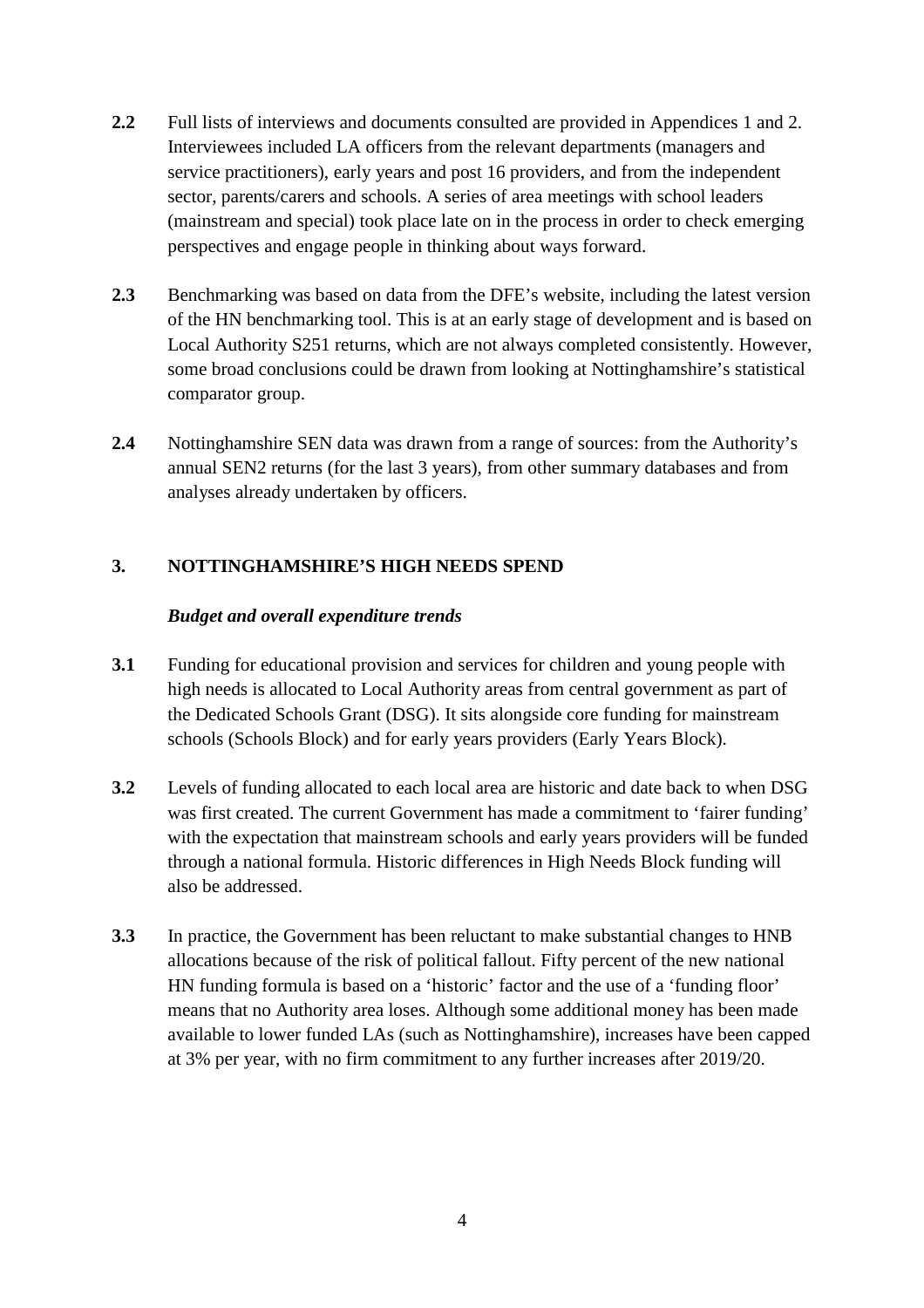- **3.4** Nottinghamshire's allocation for HN in the 2018/19 financial year is £62.4m<sup>2</sup>. This will increase to £64.19m in 2019/20. Expenditure was significantly over budget in 2017/18 (£63.64m against an initial HNB allocation of £59.82m), which was offset by around £1m from Local Authority reserves and other sources)
- **3.5** It has been possible for Local Authorities within the DSG to make adjustments between the funding blocks to address overspends in one or other area. Some Authorities have also drawn on DSG reserves. These options are now more restricted. Reserves have been spent in previous years and are no longer available. And there are limits to the amount of money that can be taken from the Schools/Early Years Blocks (with these also under pressure).
- **3.6** Schools Forum have reluctantly responded to HN budget pressures for 2018/19 through agreeing to a 0.5% budget transfer from Schools Block (allowable under the new national funding regulations) and by targeted reductions to specific HN budget areas. But this is not a long-term solution and more fundamental changes will be necessary to help manage the current level of spend, which is unsustainable.

# *Comparison of HNB against statistical comparator LAs (and expenditure trends)*

- **3.7** There is currently national concern about HNB pressures, with organisations such as the LGA (Local Government Association) and ADCS (Association of Directors of Children's Services) arguing that insufficient account has been taken of the rise in numbers of children and young people with complex needs and in the expectations of parents/carers (linked to the SEND reforms), or the impact of financial (and other) pressures on mainstream schools, which are reducing their capacity to provide.
- **3.8** Concerns are being raised by many Authorities, whatever their historic HN funding levels, and are to some extent relative to local expectations. However, there is some evidence that pressures and high spends in some areas are less about maintaining high quality services and provision and more due to a lack of proper strategic management at local level.
- **3.9** Table 1 (attached) shows Nottinghamshire's HNB allocations for 2018/19 and 2019/20 compared to its statistical neighbour LAs. It receives a substantially lower amount per overall pupil populations than the average figure, with recent Government increases having only a moderate impact<sup>3</sup>. It is recommended that the Authority continues to make representations to the DFE concerning this shortfall, independent of any broader national expression of budget sufficiency concerns.

<sup>&</sup>lt;sup>2</sup> Before deductions for places in academy, free school and non-maintained specialist provision, which are funded directly by the ESFA (Education and Schools Funding Agency).

 $3$  Lower HNB allocations can sometimes be associated with a higher level of financial delegation. However, mainstream school funding in Nottinghamshire is around average for the statistical comparator group.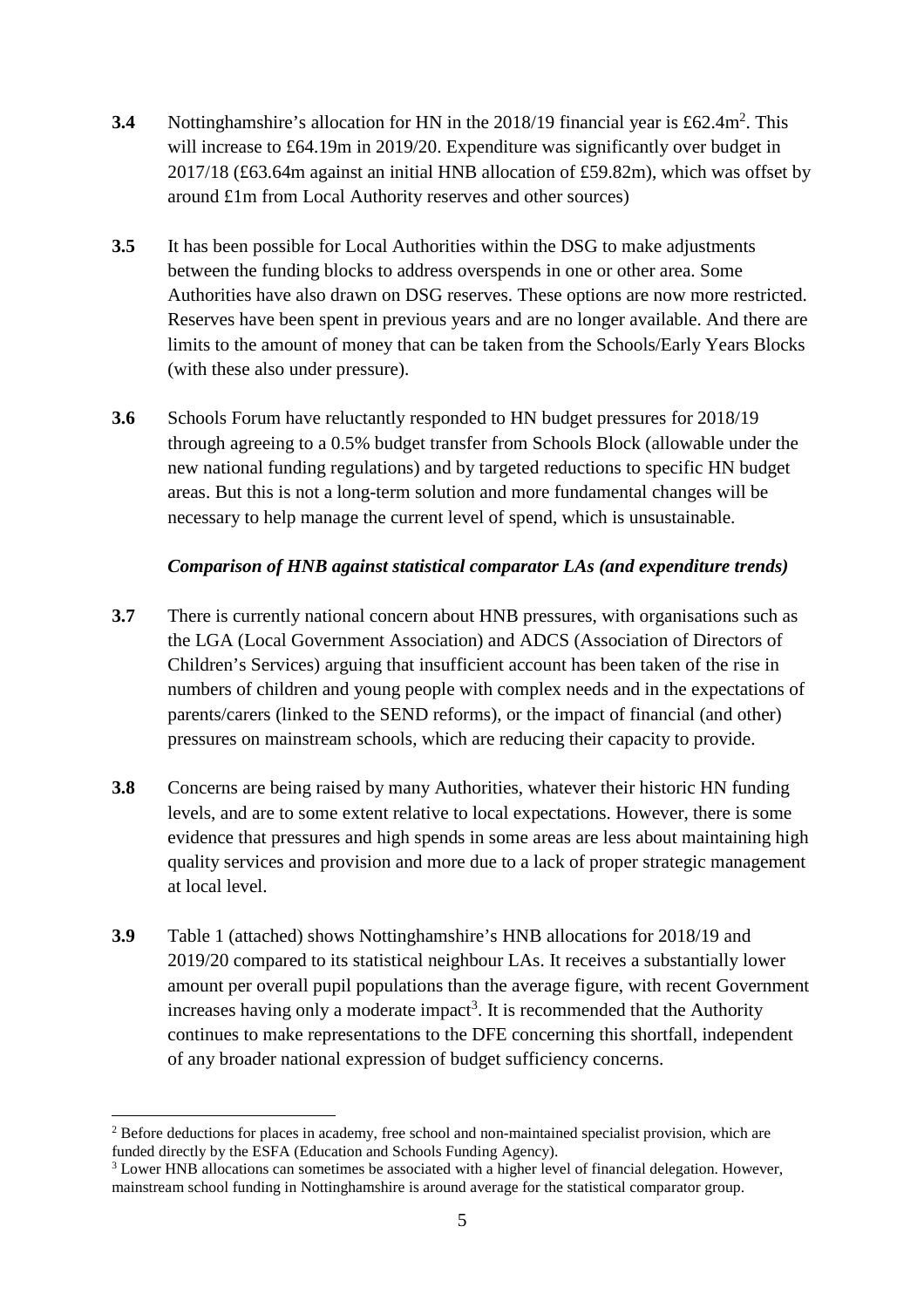**3.10** Nottinghamshire has had a longstanding tradition of strategic planning with regard to SEND, actively engaging with partners to achieve a more proactive and managed approach. It should not be penalised financially for this.

# *Breakdown of current spend and areas of particular pressure*

- **3.11** Table 2 (attached) provides a breakdown of spend on different types of provision and services, with trends over time. The biggest increases in spend are on:
	- a) Provision in independent/non-maintained special schools (including post 16)

Spend has risen from **£3.84m** to nearly **£10m** between 2014/15 and 2017/18. The increase is due to a mixture of an increase in numbers of new placements, a higher level of 'staying on' post 16 and increased costs per place.

# b) Allocations of funding for pupils in mainstream with High Level Needs (HLN)

Spend has risen from **£4.2m** in 2015/16 to over **£5m** in 2017/18. This is mainly due to an increase in number of allocations (from 478 to 589 pupils).

## c) Additional provision for students with HN in FE colleges

Spend has risen from **£3.44m** in 2014/15 to **£5.37m** in 2017/18. This is mainly down to an increase in number of students identified with HN and some increase in levels of staying on.

d) Placements in Nottinghamshire state-maintained special schools

Spend has risen from **£19.94m** in 2014/15 to **£21.45m** in 2017/18. This is due to a mixture of an increase in number of new placements, a higher level of 'staying on' and marginal increases in average placement cost.

**3.12** Spend on most other categories or provision and services have remained relatively stable, with fixed budgets for family SEND funding (AFN/FNF) and behaviour partnerships. Reductions in support service funding (SFSS) are reported to have helped offset other HN growth pressures in the past.

## *Spend comparisons against a sample of other LAs*

**3.13** Comparisons were made with Nottinghamshire's nearest statistical neighbours (Derbyshire, Staffordshire and Lancashire). This produced a mixed picture. All three Authorities receive a higher HNB allocation than Nottinghamshire (see Table 1 above). Derbyshire has the most similar spend profile, with an equivalent spend on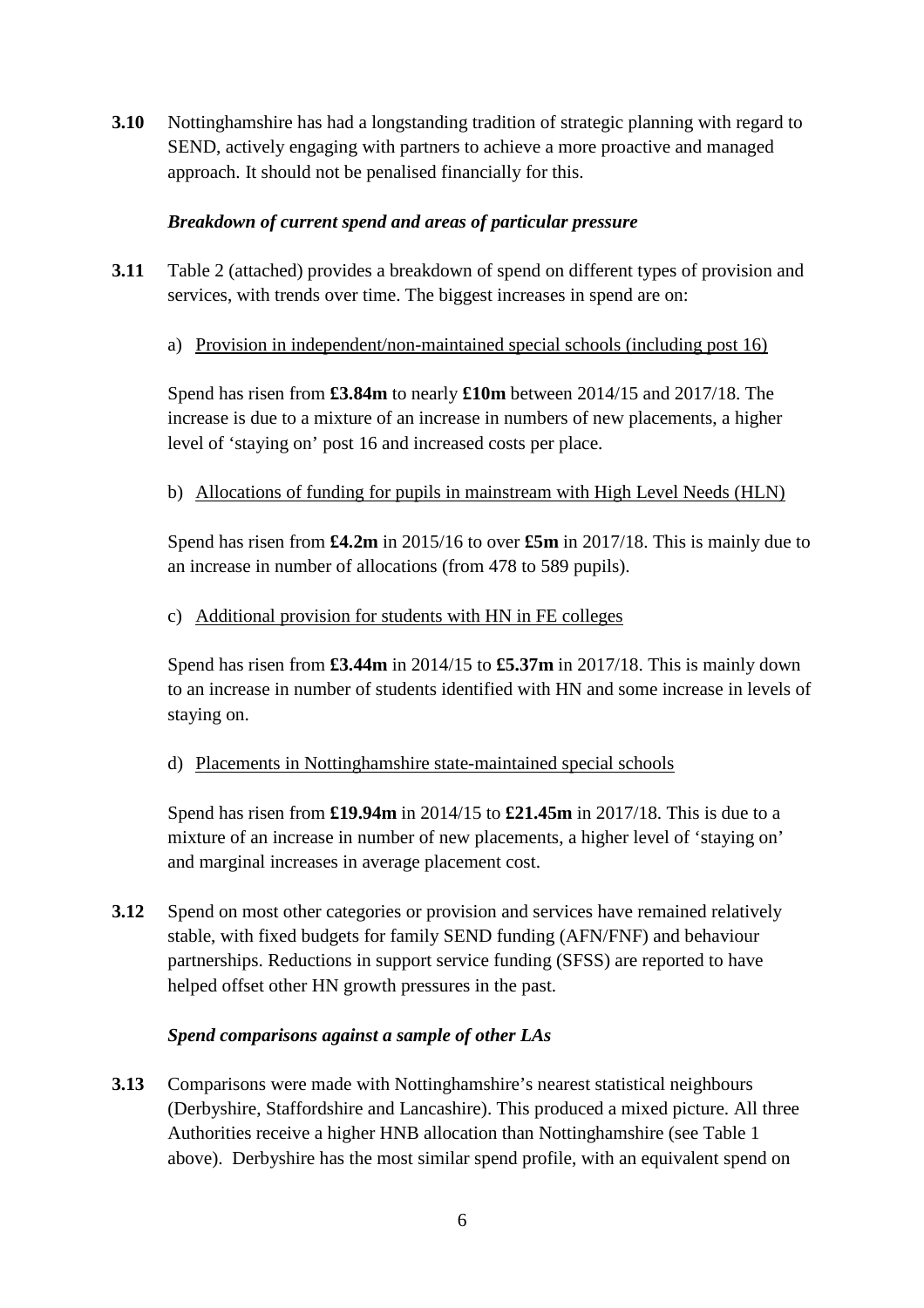placements in state-maintained special schools but a slightly higher spend on  $PRUs<sup>4</sup>$ . It appears to spend more on top-ups for pupils in mainstream schools (particularly in secondary)<sup>5</sup>. Interestingly, it spends significantly less on independent/non-maintained special school placements and on independent specialist colleges.

- **3.14** Staffordshire and Lancashire also have a lower spend on placements in the independent/non-maintained sector but spend more on state-maintained specialist provision.
- **3.15** Both these Authorities are facing significant overspends on HN this year. Staffordshire's forecast overspend was £4.96m for 2017/18 with an estimate of £4m to £7m for 2018/19. The main areas of increase are on placements in state-maintained and independent/non-maintained special schools and on top-ups for pupils in mainstream. Lancashire's forecast overspend for 2017/18 was higher (£8.5m) with an estimate of £10m in 2018/19. Both Authorities received some growth in HNB as a result of the National Funding Formula but this was substantially less than their forecast spend increases<sup>6</sup>.
- **3.16** Derbyshire's growth in spend has been more modest, with a forecast overspend of less than £1m for 2017/18. Given their spend profile, this suggests that successful management of the independent/non-maintained special school issue may be a more important factor in controlling spend than the number of state-maintained special school places that are locally available.

#### *Area breakdown*

- **3.17** Table 3 (attached) provides an analysis of HN spend across the seven Local Authority Districts<sup>7</sup>. The demographic formula used by Government for calculating Local Area HNB allocations (minus history) has been applied to identify the expected share of Nottinghamshire's overall spend if budget was disaggregated to the District level. The analysis is limited to the main areas of HN spend (specialist provision and additional funding in mainstream schools) and does not include HN funding for early years or students in FE colleges.
- **3.18** The analysis shows different levels of spend on key areas of provision even when size and demography are taken into account. Ashfield 'spends' the most on independent/ non-maintained special school provision (21.8% of the overall total) and higher than expected on state-funded special schools. Rushcliffe 'spends' lower than expected on

<sup>&</sup>lt;sup>4</sup> Funding for this type of provision in Nottinghamshire is devolved to partnerships of schools and is recorded elsewhere in the S251 budget statement.

<sup>&</sup>lt;sup>5</sup> However, it is not clear if the Nottinghamshire S251 top up heading also includes funding devolved to families of schools (AFN/FNF)

<sup>&</sup>lt;sup>6</sup> Overspend figures taken from relevant Authority's Schools Forum reports (available online)

<sup>&</sup>lt;sup>7</sup> Based on children that live in those areas accessing HN provision and services.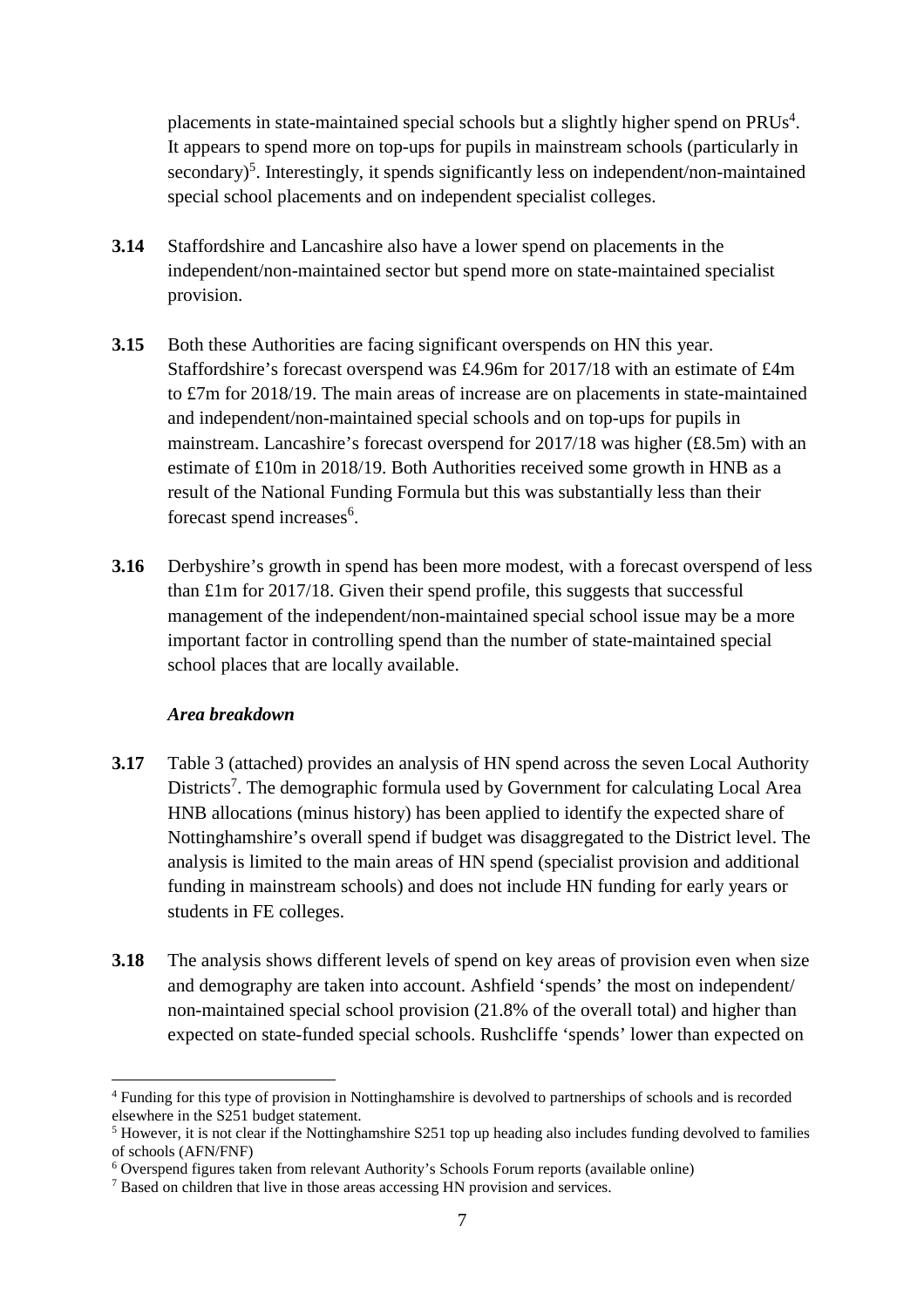specialist provision but more on additional funding for pupils in mainstream schools. Mansfield 'spends' lower than its expected share on most areas of high cost provision.

# **4. ANALYSIS OF REASONS FOR OVERSPEND**

#### **Increase in levels of need?**

- **4.1** There was a general view from early years providers and schools (and from some officers and support services) that there has been an increase in the number of children and young people with complex needs, and the levels of their difficulties. More spend on provision and services is needed to reflect this, with overspends being a consequence of inadequate growth in central government funding.
- **4.2** Some schools and services also pointed to the impact of other factors on mainstream capacity to meet needs, some of which they would have been able to address more easily in the past. These included reductions in school staffing (particularly in the area of inclusion support), less curriculum flexibility and increased expectations for pupil attainment. There had also been reductions in the levels of external support, with vacancies frozen in the SFSS and more limited EPS capacity for intervention (resulting from increased statutory assessment demands). Targeted support for child and family issues was also less easily available.
- **4.3** The main challenges schools report they are facing relate to children with autistic spectrum disorders (ASD) – usually with accompanying social/behavioural issues, and/or those with social, emotional and mental health needs. Some schools also reported greater difficulties in meeting the needs of pupils with physical/medical difficulties along with more limited support from Health (arising from higher eligibility thresholds for continuing care).

## *Evidence:*

**4.4** There is some evidence for this trend from the rise in numbers of pupils with Education, Health and Care Plans (EHCPs) and the increase in number of new statutory assessment requests. There has also been growth in numbers of children being placed in specialist provision. Some have argued that the rise in placements in the independent/non-maintained special school sector reflects an insufficient number of places in local state-funded special schools. In response, the Local Authority is currently seeking to increase the number of places available. These two issues are addressed in the following sections.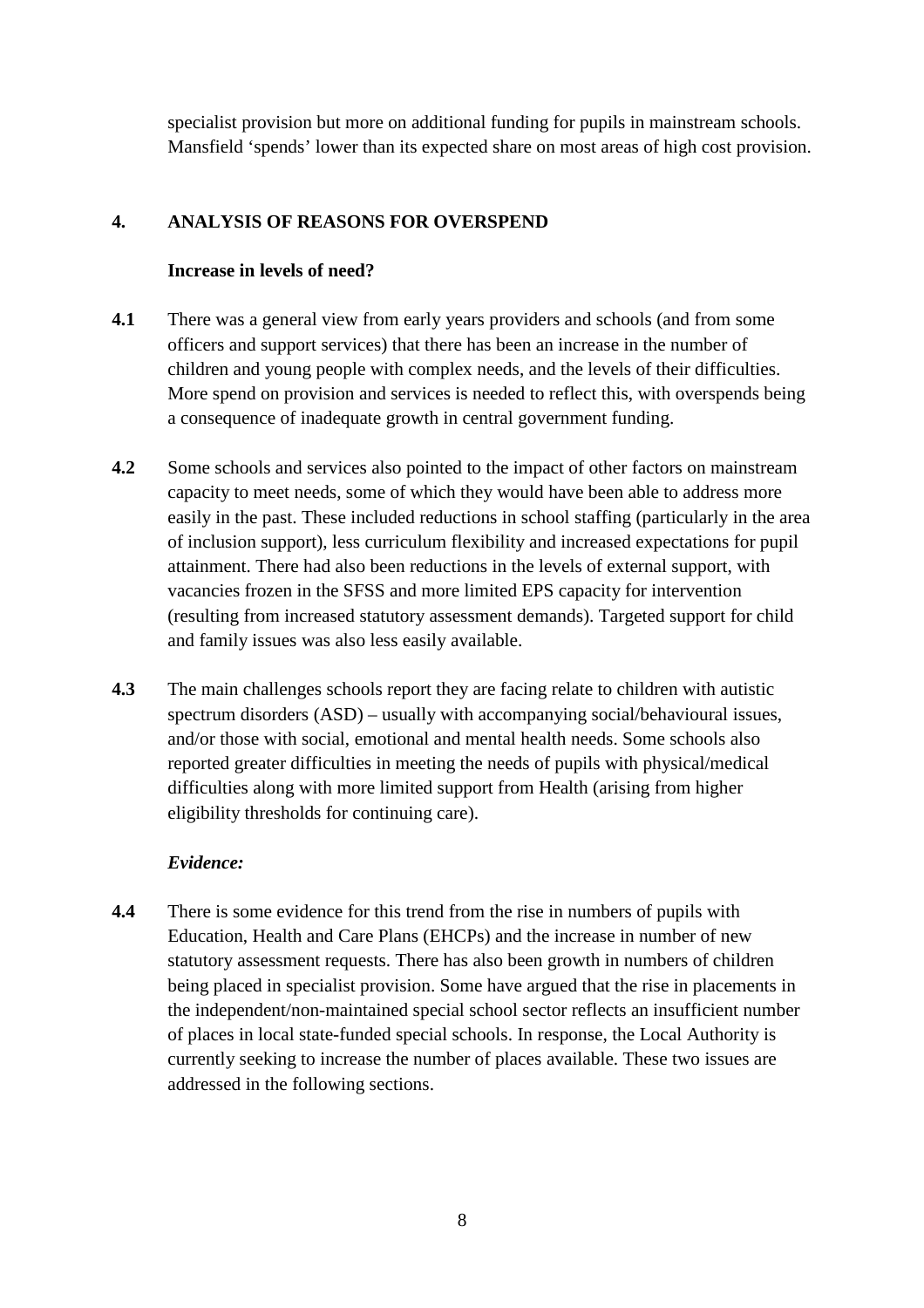## *Rise in number of statements/EHCPs:*

**4.5** Table 4 (below) shows the rise in number of statements/EHCPs over the period from 2015 – 2017. Total figures are given to take account of conversions during this period. The overall increase has been significant (36%). Interestingly a large proportion of the growth has been for pupils aged 16 and over (from 419 to  $914<sup>8</sup>$ ). Numbers have grown in all forms of post 16 provision, including state-funded and independent/nonmaintained mainstream and special schools, and Education Other Than At Schools (EOTAS), as well as mainstream FE and specialist colleges

|                         | 2015           | 2016     | 2017      |
|-------------------------|----------------|----------|-----------|
| Total (combined)        | 1844           | 2104     | 2499      |
|                         |                |          |           |
| $16+$                   | 419            | 651      | 914       |
| EYs (PVI)               | 4              | 15       | 14        |
| State mainstream        | 468            | 584      | 617       |
| Private mainstream      | 12             | 17       | 40        |
| State special           | 985            | 957      | 1081      |
| I/NM special            | 172            | 167      | $199^{9}$ |
| Alternative provision   | $\overline{2}$ | 3        | 3         |
| Mainstream units        | 0              | $\Omega$ |           |
| Mainstream colleges     | 78             | 141      | 179       |
| Specialist colleges     | 64             | 117      | 162       |
| <b>EOTAS</b>            | 39             | 68       | 141       |
| Elective home education | 14             | 17       | 20        |
| Awaiting provision      | $\overline{0}$ | 16       | 14        |
| Other                   | 5              | 1        | 11        |
|                         |                |          |           |

# **Table 4: Rise in number of children and young people with statements/EHCPs by type of provision** *(source: LA SEN2 returns)*

**4.6** Table 5 (below) gives a breakdown of pupils by category of need. The highest proportion are recorded as having autistic spectrum disorders (ASD) or social/ communication difficulties. Numbers have grown significantly over the two year period (from 700 to nearly 1000). The next highest category is social, emotional and mental health difficulties (SEMH). Numbers in this group have remained relatively stable overall (despite school reports of increasing levels of difficulty). However, it is likely that this reflects an increasing tendency for pupils with social/behavioural difficulties to be identified as ASD.

 $\overline{a}$ 8 The rise for 0-15 is more modest (1425 to 1585)

<sup>9</sup> Significant further growth since this point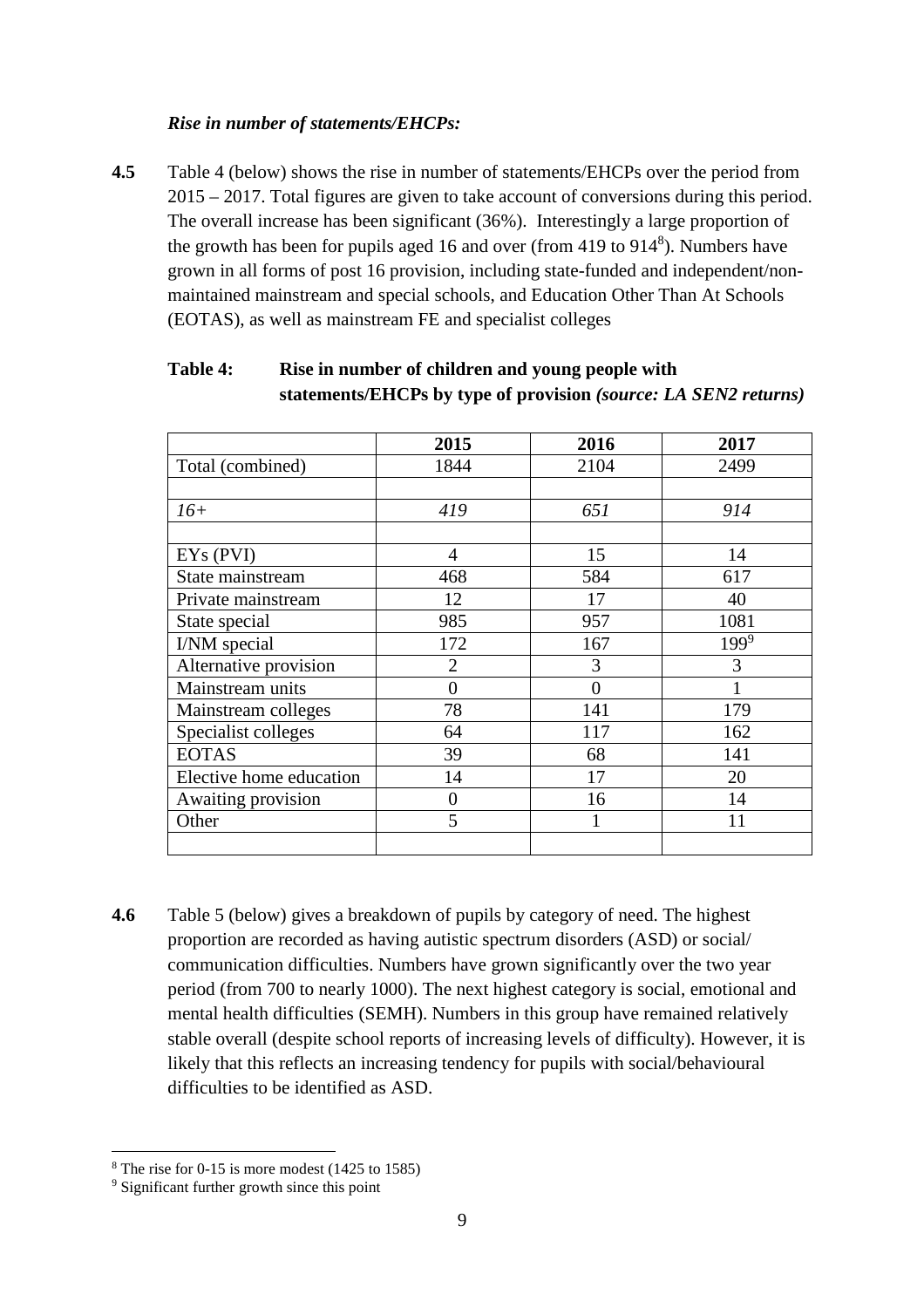- **4.7** There are significant year by year changes in the severe and profound learning disabilities and physical/medical needs categories, which suggest some inconsistencies in recording. If these groups are added together, there has been a 17% increase in numbers of pupils with statements/EHCPs who have significant physical/learning difficulties (440 to 513).
- **4.8** Interestingly, there have also been increases in numbers of pupils with statements/ EHCPs who have more modest needs. Nearly 10% of the 2017 pupils (225) were recorded as having moderate learning difficulties (MLD) – an increase of 26%, with another 30 having specific learning difficulties (dyslexia etc). These are the kinds of needs that would now generally be expected to be addressed by ordinary mainstream school provision.

|                                  | 2015 | 2016 | 2017 |
|----------------------------------|------|------|------|
| Total (combined)                 | 1844 | 2104 | 2499 |
|                                  |      |      |      |
| ASD/SCD                          | 700  | 782  | 993  |
| <b>SEMH/BESD</b>                 | 343  | 299  | 329  |
| Severe learning disabilities     | 66   | 222  | 214  |
| Profound/M learning disabilities | 16   | 77   | 83   |
| Physical/medical needs           | 358  | 176  | 216  |
| Hearing impairment               | 39   | 39   | 42   |
| Visual impairment                | 18   | 23   | 26   |
| Multi-sensory impairment         | 8    | 6    | 10   |
| Moderate learning difficulties   | 179  | 212  | 225  |
| Specific learning difficulties   | 8    | 40   | 30   |
| Speech, language, communication  | 109  | 85   | 110  |
| Other $10$                       | 0    | 113  | 195  |
|                                  |      |      |      |

# **Table 5: Rise in number of children and young people with statements/EHCPs by primary need** *(source: LA SEN2 returns)*

- **4.9** The data provide some evidence of an increase in numbers of pupils with complex needs. However, the post 16 figures suggest that most of this change can be attributed to increasing numbers in education at this phase. This is partly due to the extension of the statutory process into the mainstream college sector but also an increasing expectation from parents/carers and others that pupils with high needs can/should 'stay on' in education for longer. This issue is addressed in paras 4.30/4.31 below.
- **4.10** The rise in numbers of pupils with statements/EHCPs in the ASD category raises questions about whether all of these have complex/significant needs or whether they are more likely to have a statement/EHCP agreed if they have this label.

 $\overline{a}$ <sup>10</sup> The significant numbers of pupils without a category in 2016 and 2017 means that these trends need to be interpreted with caution.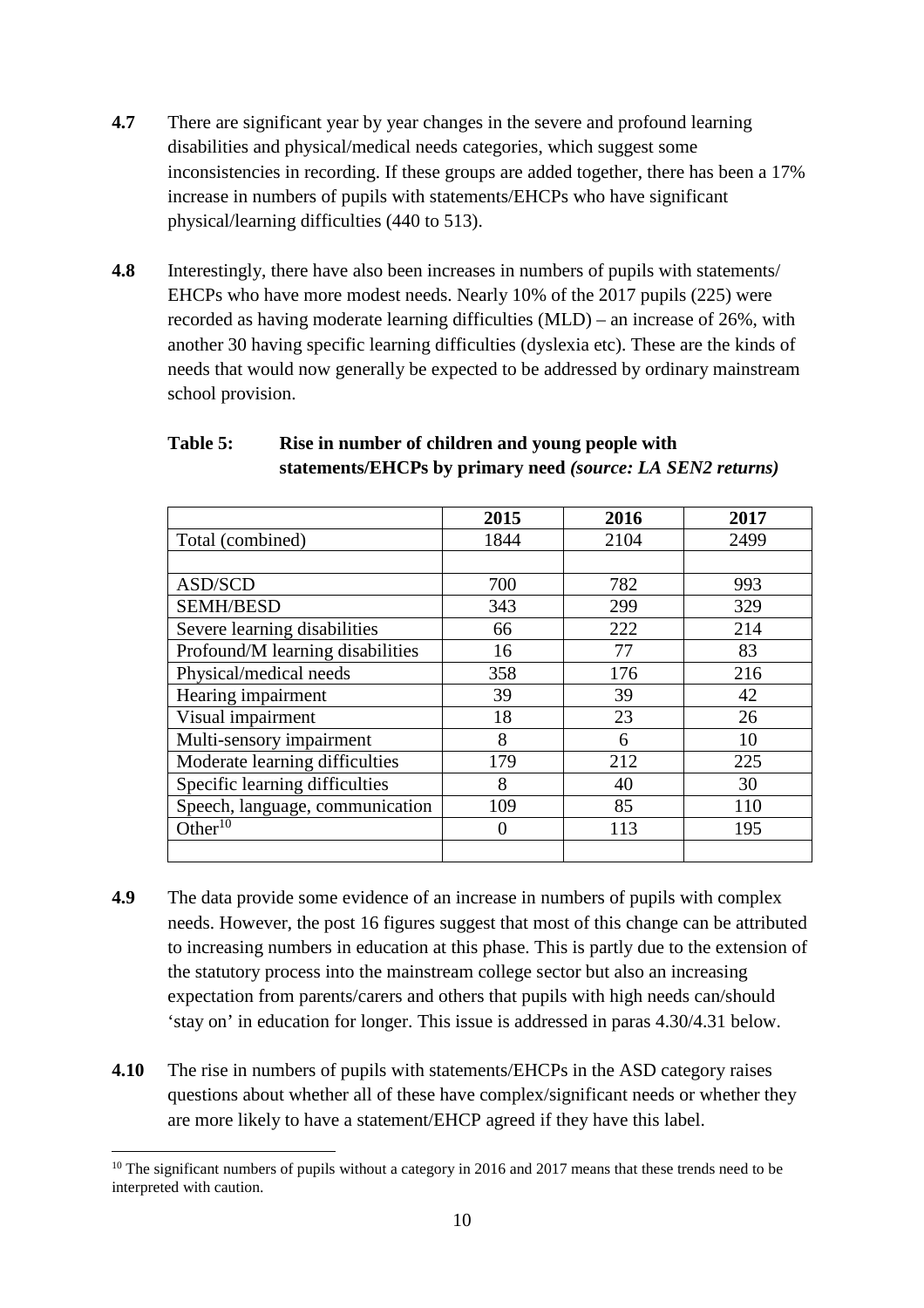**4.11** It is unclear how far the continuing numbers of pupils with statements/EHCPs with MLD/SpLD reflect a greater degree of complexity within this range, or variability in school practice/expectations and levels of parent/school demand.

## *Increasing numbers of EHCP requests*

**4.12** An analysis of the number of new EHCP requests indicates that the picture may not be simply about a 'growth in need'. Total new requests rose from 392 in 2013/14 to 511 in 2016/17 (se Table 6 below). Data from the SEN2 returns (for a different time period) indicate that numbers reached a peak in 2016 with some reduction since then. The percentage of these requests that did not lead to a plan has also risen, meaning that successful requests have stabilised at around 270 per year.

# **Table 6: Growth in numbers of statutory assessment requests from 2013/14 to 2015/16, with outcomes (EHCP Yes/No)**

|         | <b>Total requests</b> | $%$ No | Yes (number) |
|---------|-----------------------|--------|--------------|
| 2013/14 | 392                   | 33.7   | 260          |
| 2014/15 | 469                   | 39.2   | 285          |
| 2015/16 | 500                   | 37 J   | 314          |
| 2016/17 |                       | 52.8   |              |

**4.13** There is evidence that the increasing percentage of assessments not leading to a plan reflects a more robust LA decision-making approach. However, it is concerning that there is such a large gap between requests that are seen as appropriate and referrer expectations. Table 7 (below) shows the percentage of requests that were submitted by parents/carers, schools/settings and other sources. A significant majority of requests come from parents/carers.

# **Table 7: Sources of requests/referrals for statutory assessment from 2015 to 2017** *(% of total requests for the year***)**

|                         | 2015 | 2016 | 2017 |
|-------------------------|------|------|------|
| <b>Parents/carers</b>   |      |      |      |
| <b>Schools/settings</b> |      |      |      |
| Young people            |      |      |      |
| <b>Social services</b>  |      |      |      |
| Other (eg Health)       |      |      |      |

**4.14** Discussions with schools and support services suggested that a significant proportion of parental requests are submitted without the support of the school. There are a number of different influences: messages from social media and other parents; from SEND websites and voluntary organisations; and the prevailing focus of the new national SEND reforms. Other professionals (eg paediatricians and social workers)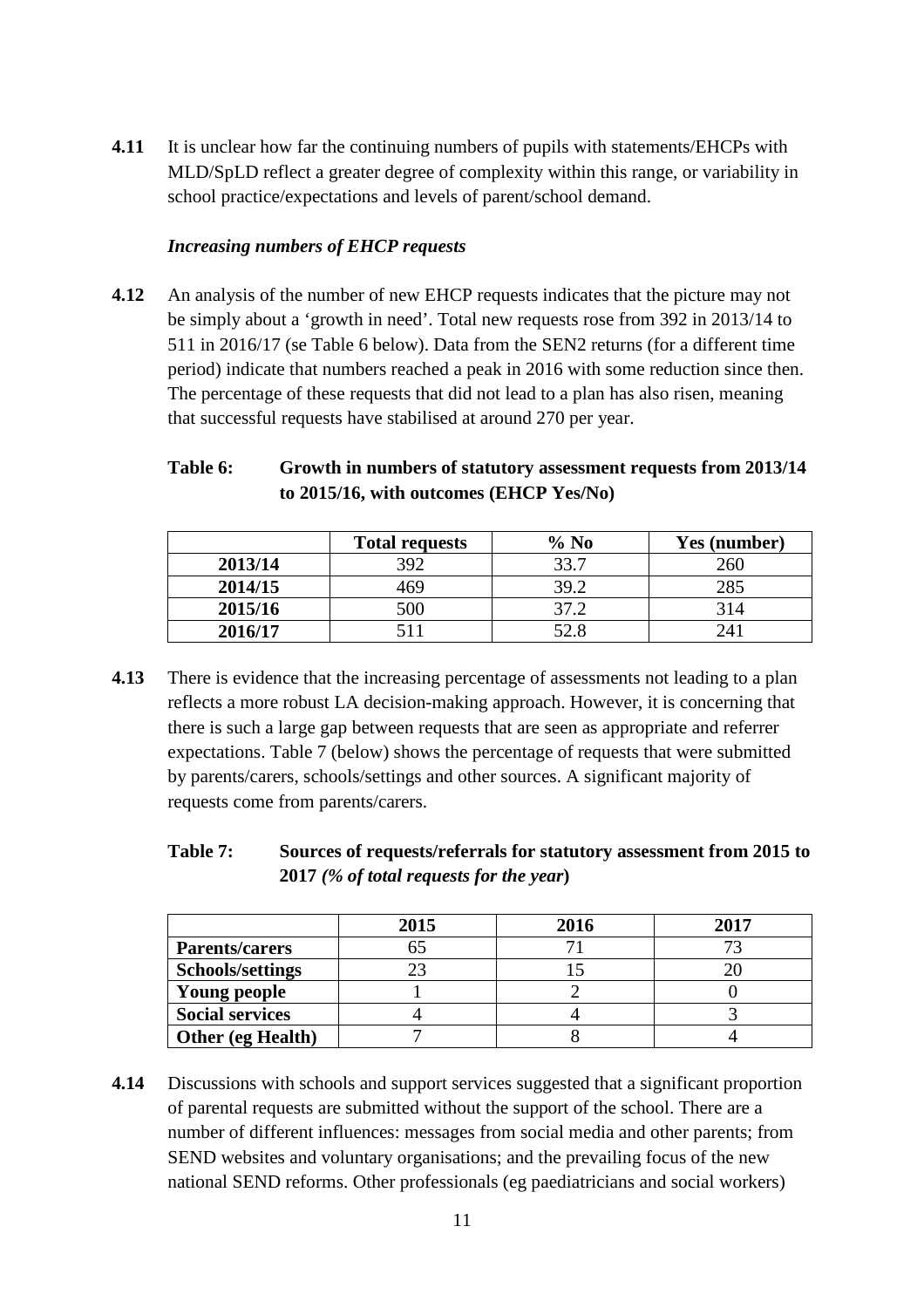also play a significant role in suggesting to parents/carers that this may be an appropriate course of action.

- **4.15** Processing such requests takes a considerable amount of professional and administrative effort (as well as creating unnecessary stress and disappointment for parents/carers). While inappropriate requests can be refused at the outset, it is more common for them to progress to statutory assessment and a decision to be made after that process has been completed<sup>11</sup>. It is important that all local professionals have a better understanding of the purpose of statutory assessment in Nottinghamshire and the thresholds at which assessments are agreed.
- **4.16** Table 4 (above) indicates that there has been an increase in numbers of statements/ EHCPS in mainstream schools, from 468 in 2016 to 617 in 2017. The number of new EHCPs where mainstream is the outcome has increased by 50% over this period. This is difficult to explain as, in Nottinghamshire, statutory assessment is not required to access additional resources. Interviews with family SENCos confirmed that EHCPs did not mean that children were given any greater priority in funding decisions.
- **4.17** Parents/carers suggested that the main reason for the increase was reduced confidence in the 'mainstream offer'. They felt that statements/EHCPs could give them more power to influence school practice and hold them to account. There was also greater uncertainty at phase transfer (primary-secondary in particular). Parents/carers (and sometimes schools) wanted to ensure that children's individual needs were properly recognised in their new setting.
- **4.18** Some of those on Parent Carers Forum who had experienced the Nottinghamshire system over a number of years felt that they were less able to rely on appropriate provision being 'ordinarily available'.
- **4.19** While some of these concerns are understandable, the rise in numbers of statutory assessment requests and EHCPs in mainstream has a number of negative effects. Firstly, it brings additional administrative burdens on schools and services without necessarily enhancing capacity to meet pupil needs. Secondly, any benefits that do derive from the process could/should be possible to achieve in a simpler way, through greater flexibility and better communication between key partners (parents and schools). Thirdly, the move to 'statutory entitlement' can be a pathway to a more adversarial/less trusting relationship, with an emphasis on securing fixed provision (eg 'full-time 1:1') rather than steps towards greater independence. Finally, it can open the way to consideration of other placement options which may not be appropriate and can carry a higher financial cost.

 $11$  SEN and disability tribunals tend to take this approach if parents appeal against the Local Authority decision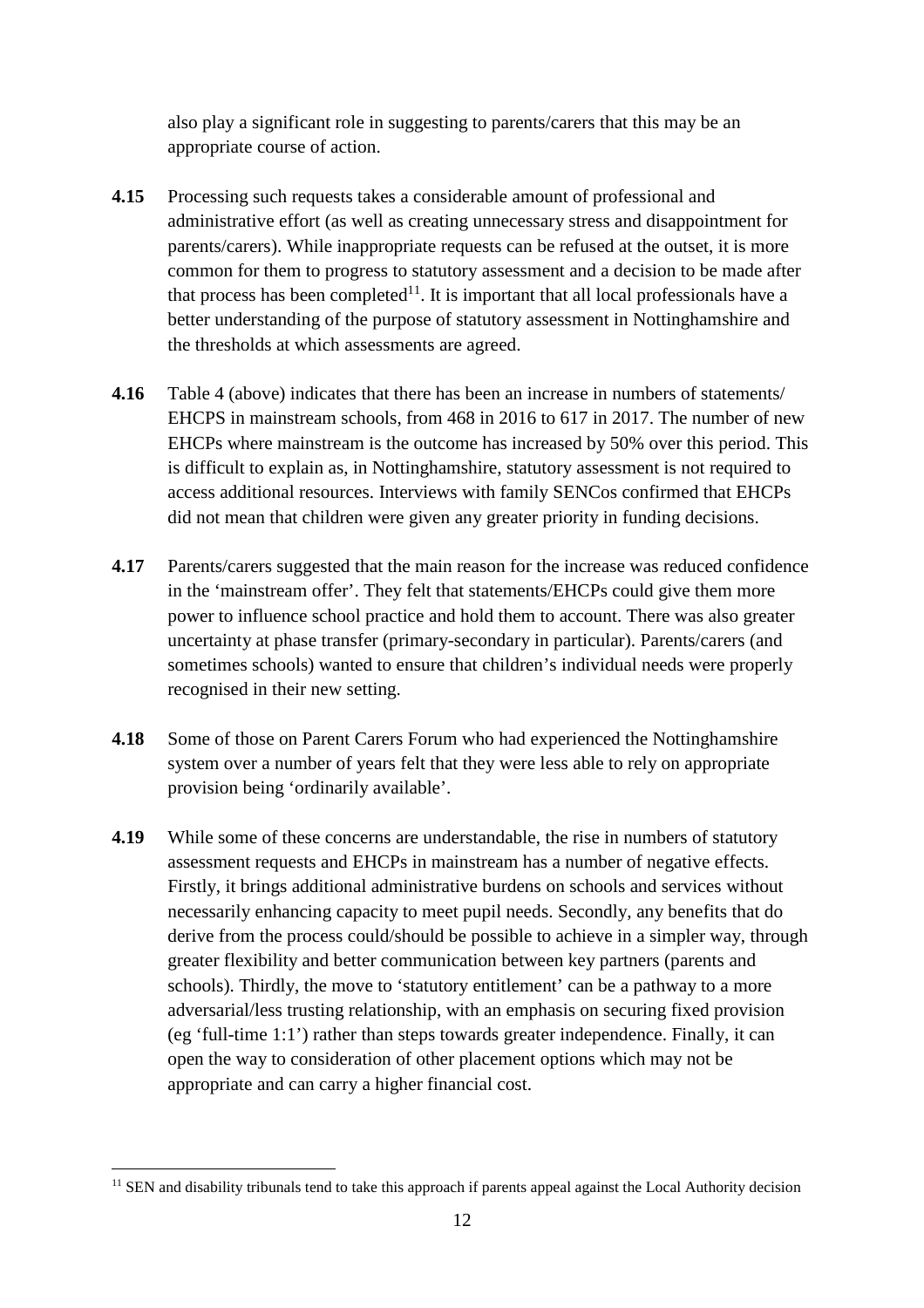# *Rise in number of INM pupils*

- **4.20** There has been a continuing rise in numbers of pupils attending independent/nonmaintained (I/NM) special schools. The main reasons put forward for this are:
	- (i) Insufficient numbers of places available in local state-funded special schools for the volume of pupils who need this kind of provision
	- (ii) Gaps in provision, with some pupils being 'too special for special' (having needs that are too complex for mainstream, but levels of learning difficulty that are not significant enough to be considered for special). Mainstream schools are finding it particularly difficult to secure suitable local provision for more able pupils with ASD where there are significant social/behavioural issues and for those with significant emotional/mental health needs
	- (iii) A stronger weighting given to parental preference following the introduction of the national SEND reforms
- **4.21** While both of these factors may play a part, the data shows that most of the recent increase in numbers in I/NM schools can be attributed to more pupils staying on post 16, and for longer periods (see Table 8 below). Post 16 pupils make up nearly half of the overall number (a 260% increase since 2015).

## **Table 8: Age profile of pupils attending independent/non-maintained special schools (2017): (***source SEN2 return data Jan 2018***)**

| Age range    | Independent | Non-maintained | <b>Total</b> |
|--------------|-------------|----------------|--------------|
| $0 - 7$      |             |                |              |
| $8 - 10$     |             |                |              |
| $11 - 15$    |             |                |              |
| $16+$        |             |                |              |
| <b>Total</b> |             |                | QQ           |

- **4.22** There is evidence that, once pupils are placed in the independent/non-maintained sector, they tend to stay. A number of providers are now looking to extend their offer to 19 and beyond. This offer is attractive to many parents/carers who are unclear about local post 16 pathways or see I/NM as a more positive option.
- **4.23** An analysis of I/NM data by category of need shows that the majority of pupils placed in this type of provision have ASD (see Table 9 below). The next highest category is social, emotional and mental health needs (SEMH) followed by hearing impairment. A relatively high number of pupils are recorded in the 'Other' category, which suggests they may have a range of difficulties.
- **4.24** It was not possible to ascertain what type of provision typically preceded placement in I/NM schools. However, interviews suggested that most pupils with ASD were placed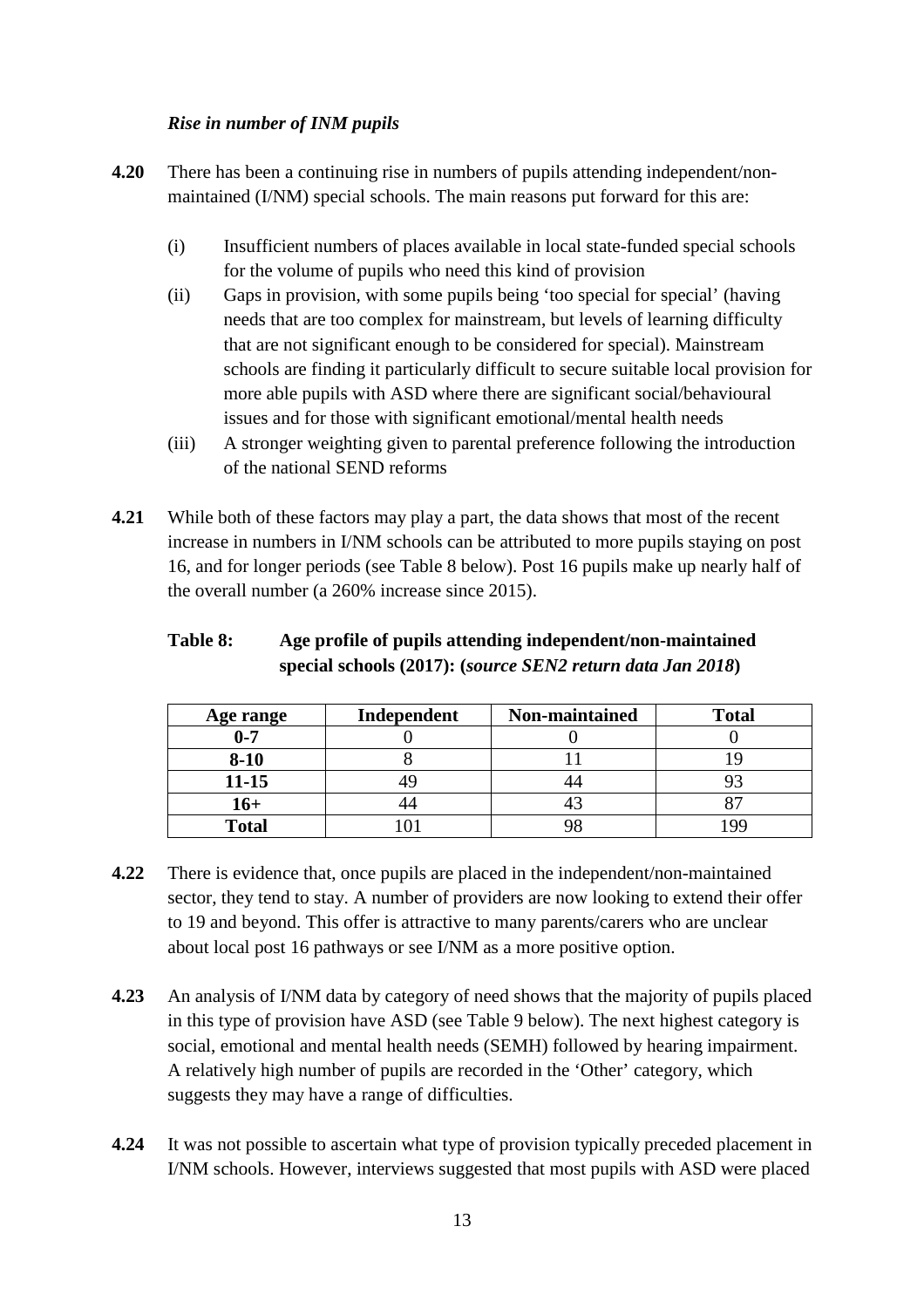from mainstream direct (or from a period out of school or on EOTAS) rather than from other state-maintained special schools. Some of the pupils (SEMH and ASD) were placed in REAL Education, a local independent provider that offers both special school and Alternative Provision places.

| <b>Primary need</b> | Independent | Non-maintained | <b>Total</b>                |
|---------------------|-------------|----------------|-----------------------------|
| <b>ASD</b>          | 33          | 58             | 91                          |
| <b>SEMH</b>         | 38          |                | 43                          |
| Deaf/HI             |             | 15             | 15                          |
| SLCN <sup>12</sup>  | 3           |                | ⇁                           |
| <b>Phys/Med</b>     |             |                |                             |
| <b>Severe LD</b>    |             |                |                             |
| <b>Moderate LD</b>  |             |                |                             |
| <b>Specific LD</b>  |             | ി              | $\mathcal{D}$               |
| <b>Visual</b>       |             |                |                             |
| <b>Other</b>        | 25          | 8              | 33                          |
| No category         |             | ി              | $\mathcal{D}_{\mathcal{L}}$ |
| <b>Total</b>        | 10 i        | 98             | ıgg                         |

# **Table 9: Needs profile of pupils attending independent/non-maintained special schools (2017): (***source SEN2 return data Jan 2018***)**

- **4.25** A mixture of providers are used, which are generally within a reasonable travelling distance. Placements are mostly day but there are some residential that are particularly high cost.
- **4.26** The needs profile shown above provides some support for the view that I/NM placements are filling gaps in the pattern of provision available in local statemaintained schools. Nottinghamshire has no dedicated SEMH special school of its own and its mainstream resource bases for pupils with significant sensory impairment closed some years ago. There was some evidence to suggest that ASD placements tend to be for pupils with average academic ability.
- **4.27** On the other hand, some officers reported that I/NM placements can be made because there are no available places in local specialist provision (even though pupil needs could be met). Discussions with special school Heads indicated that they were now being asked to admit a broader range of needs, including some pupils who, in the past, might have been successfully educated in mainstream settings.
- **4.28** The pattern of special school provision in Nottinghamshire varies between different areas of the county. Some Districts have schools for pupils with significant learning disabilities (eg Bassetlaw/St Giles, Newark/Orchard, Rushcliffe/Ashlea). Others have different options with schools that take a broader range of needs (eg Beech Academy

<sup>&</sup>lt;sup>12</sup> Speech, language and communication needs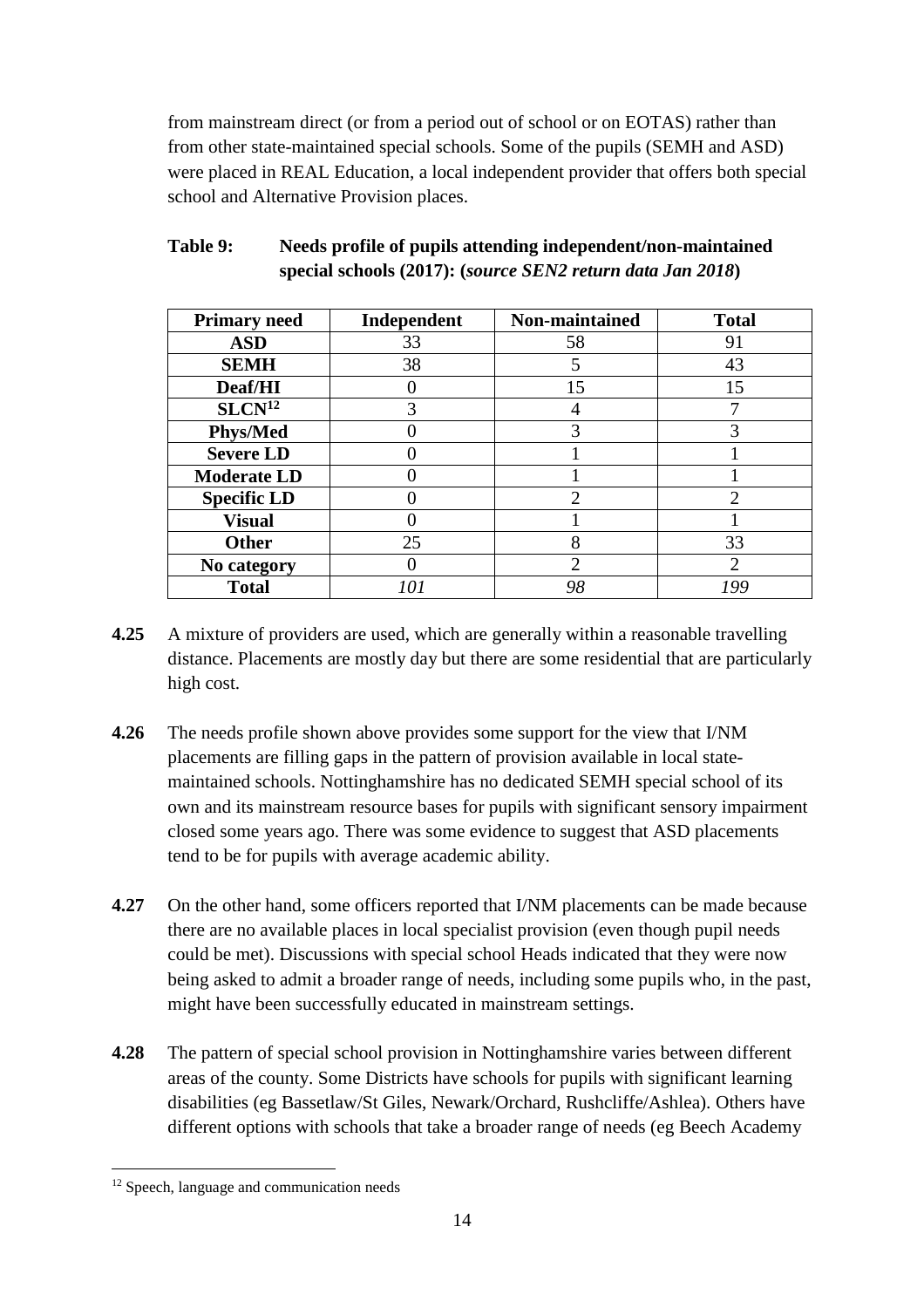in Mansfield; Derrymount in Gedling; Foxwood in Broxtowe). However, Table 2 shows that broader patterns of provision are not necessarily associated with a lower number of placements in the I/NM special school sector.

**4.29** Nottinghamshire has a very small number of mainstream resource bases compared to some other areas of the country. A number of Authorities have increased this kind of provision in order to accommodate more able pupils with ASD (and reduce reliance on I/NM placements). This kind of development has not always been successful, with the tendency for provision to become a magnet for pupils with more modest needs which could have been met in their own local mainstream setting.

#### **Other reasons influencing the overspend:**

#### *Staying on*

- **4.30** Numbers of students with EHCPs at post 16 have risen across the board, not just in I/NM schools but also FE colleges (mainstream and specialist), mainstream  $6<sup>th</sup>$  forms and state-maintained special schools (increase from 207 in 2015 to 286 last year). Placements in specialist colleges (mainly Portland) have risen from 64 to 162 in the equivalent period).
- **4.31** The budget for FE college provision was previously held centrally by the ESFA but was disaggregated to Local Authorities under the new HN funding arrangements at historic levels. Any subsequent increase in spend is having to be met within the overall HNB allocation

## *Changes to the Early Years offer*

**4.32** The Local Authority has provided additional funding for children in PVI (private, voluntary and independent) settings from its DCACH budget. This is coming under increasing strain with the extension of the Early Years offer to disadvantaged 2 year olds and full-time places. There are plans to develop an Early Years Inclusion Fund (in line with Government recommendations), with a topslice from core provider budgets agreed this year. Any further increases are likely to be an additional draw on the HNB.

## *Organisational issues*

**4.33** Nottinghamshire has had a long tradition of strategic management of policy and provision for SEND and behaviour. There have been close connections between strategy and operational decisions. In 2016, the Authority took a high level decision to go for a more 'integrated' approach, bringing together the SEN casework team and social care (disability) personalization functions. There was also a desire to streamline services and costs to help meet the required savings in LA core budgets.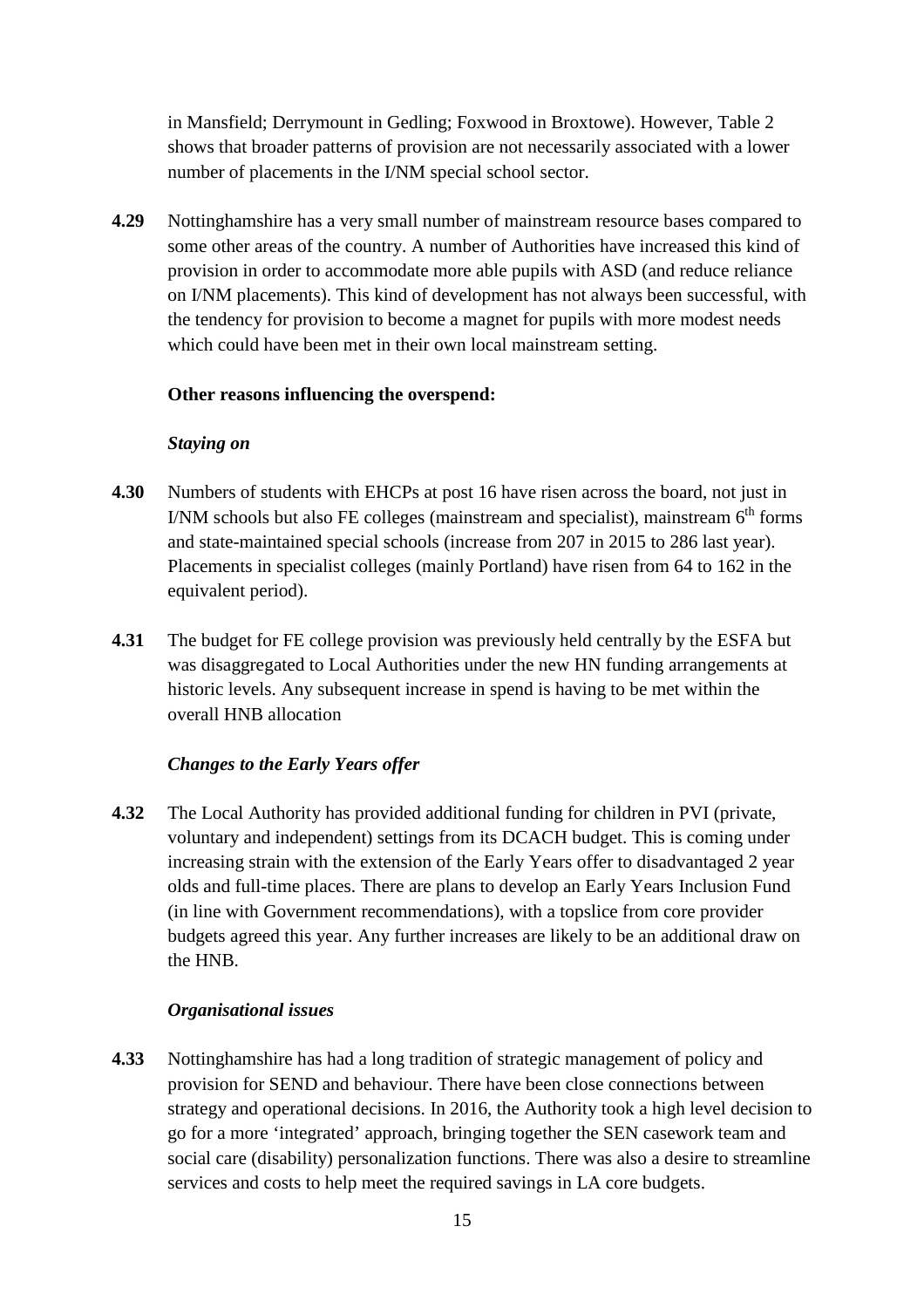- **4.34** While this restructuring had some potential benefits, it created the following issues:
	- i) Greater separation between the new Integrated Children's Disability Service and other related functions (Educational Psychology and Schools and Families Support Service)
	- ii) A tendency to see SEND as a 'within-child' issue, with less account taken of school influences/expectations on levels of need
	- iii) A more reactive 'case by case' decision-making process, with less clear strategic and policy reference points
	- iv) A less robust approach to the use of management information, particularly with regard to placement and financial trends
- **4.35** In addition, the SEND reforms ushered in a 'new broom', with a tendency to criticise past practice as being insufficiently 'child and family-centred', and a need to be more responsive to parental concerns and preferences. Longstanding Nottinghamshire traditions, such as the more limited use of statutory assessment to meet children's needs, started to be questioned at local level. Concerns were reinforced by examples of children and parents who had had bad experiences, who needed stronger safeguards and more substantial provision than they were currently receiving.
- **4.36** Changes to pay and conditions within the new SEND casework service led to turnover and a loss of experienced staff with a professional background in education. Caseworkers found it more difficult to judge what mainstream schools might reasonably be expected to provide and to pitch their level of challenge correctly. Internal reorganisation also led to a loss of local connections<sup>13</sup>, which affected the quality of professional communication needed for complex and challenging cases.
- **4.37** Changes in decision-making practice also led to uncertainty among mainstream SENCos and support service professionals about the circumstances and thresholds for agreeing statutory assessments and statements/EHCPs. A number of those interviewed felt these were inconsistent and made them less able to predict outcomes. They had therefore become less inclined to challenge requests that would have historically been regarded as inappropriate<sup>14</sup>.
- **4.38** At a strategic level, there was also a preoccupation with the implementation of the national reforms and ensuring that there was compliance with new planning requirements and administrative processes. There was only limited reference to how Nottinghamshire would ensure that High Needs could be met within the available budget with increasing pressures and demands.

<sup>&</sup>lt;sup>13</sup> Personnel had previously been linked to local areas/families of schools.

<sup>&</sup>lt;sup>14</sup> There have been some improvements in decision-making practice, with more robust Panel processes and EPS support/mentoring to the ICDS team. Decisions about higher cost (I/NM) placements are now having to be validated at a senior officer level.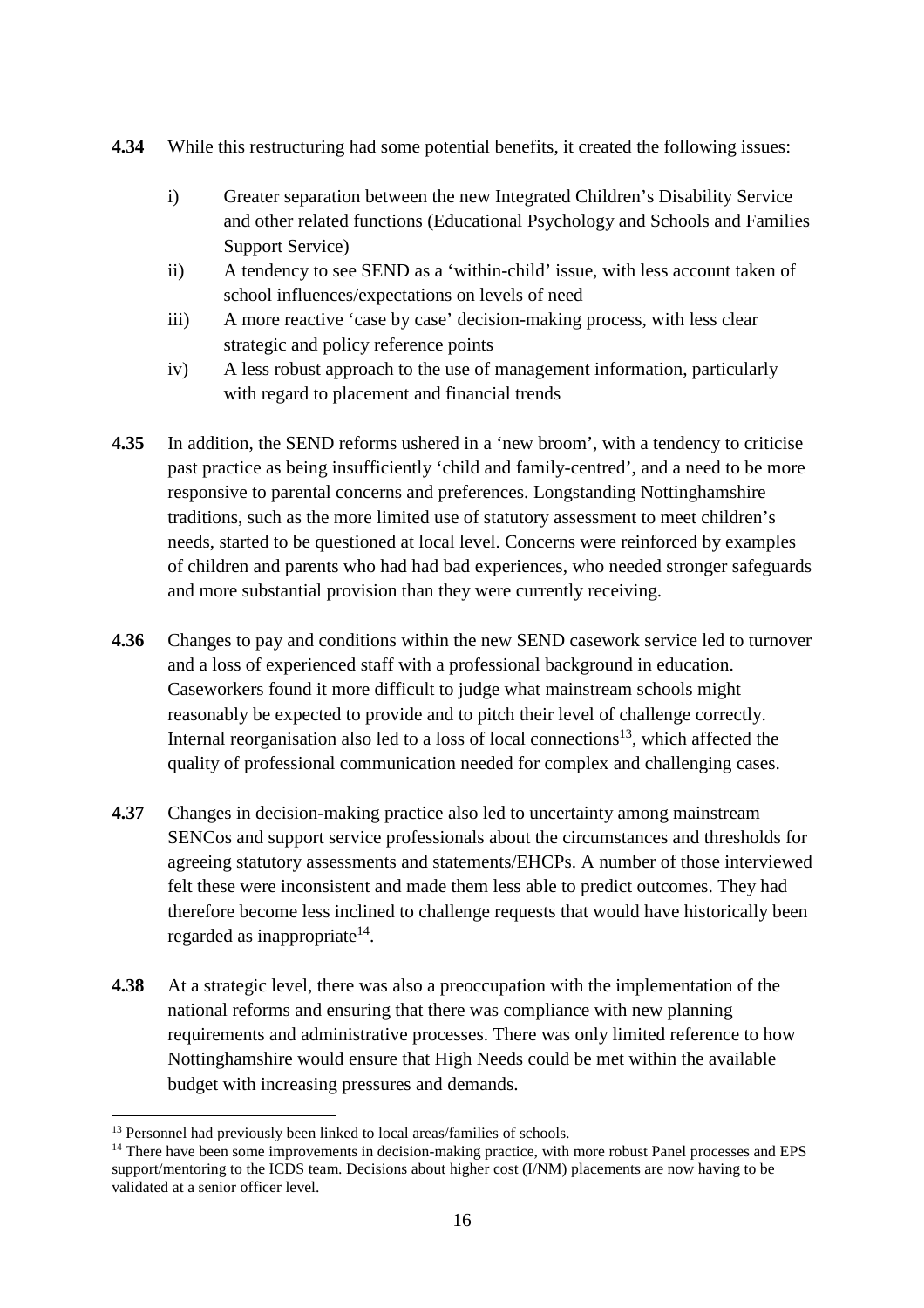## *Increasing claims from mainstream schools for higher level funding*

- **4.39** There have been an increasing number of pupils put forward for HLN funding, with. 478 being allocated this resource in 2015/16 rising to 589 in 2017/18. This has been accompanied by an increasing spend (+£900k over a 2 year period). When the current version of Nottinghamshire's mainstream funding system was introduced, it was expected that the significant majority of pupils would be funded at family/school level, with a handful being given additional support through a county panel.
- **4.40** Numbers of pupils with HLN funding vary significantly across families of schools (from 3 to  $25^{15}$ ). There is some correlation with overall number on roll but not a uniform pattern. Discussions with schools and services suggested that, although HLN panel strives to ensure decisions are made consistently across the county, there may be different thresholds for putting children forward for consideration<sup>16</sup>. Family SENCos are now required to sign off school claims, but there is still a possibility of variation between their expectations of what families/schools should be able to provide themselves<sup>17</sup>.
- **4.41** Nottinghamshire devolved funding for AP (alternative provision) 3 years ago to local School Behaviour & Attendance Partnerships (SBAPs). This initiative appears to be working well in many areas. However, there is uncertainty about the degree to which different sources of funding (AFN/HLN vs SBAP) should be used to meet the needs of pupils with social, emotional and behavioural difficulties, with evidence in some areas of displacement of 'higher cost' pupils from SBAPs into the SEND system.
- **4.42** There is some risk of 'perverse incentives' in both mainstream funding systems, with higher cost placements/provision having no financial impact on devolved family/ SBAP budgets.

# **5. KEY ISSUES**

**5.1** This review confirms that the increase in HN spend can be attributed in part to growth in the numbers of children with significant and complex needs. The low level of funding allocated to Nottinghamshire for this purpose makes it more difficult for schools/ settings and the Authority to accommodate this growth (through cost efficiencies and other developments in services and provision).

<sup>15</sup> 37 for 2 families combined

<sup>&</sup>lt;sup>16</sup> External moderation of family allocation decisions is now more limited, with the EPS and SFSS having less capacity to undertake this function.

<sup>&</sup>lt;sup>17</sup> Family SENCos are now being brought together at District level for some retrospective moderation activity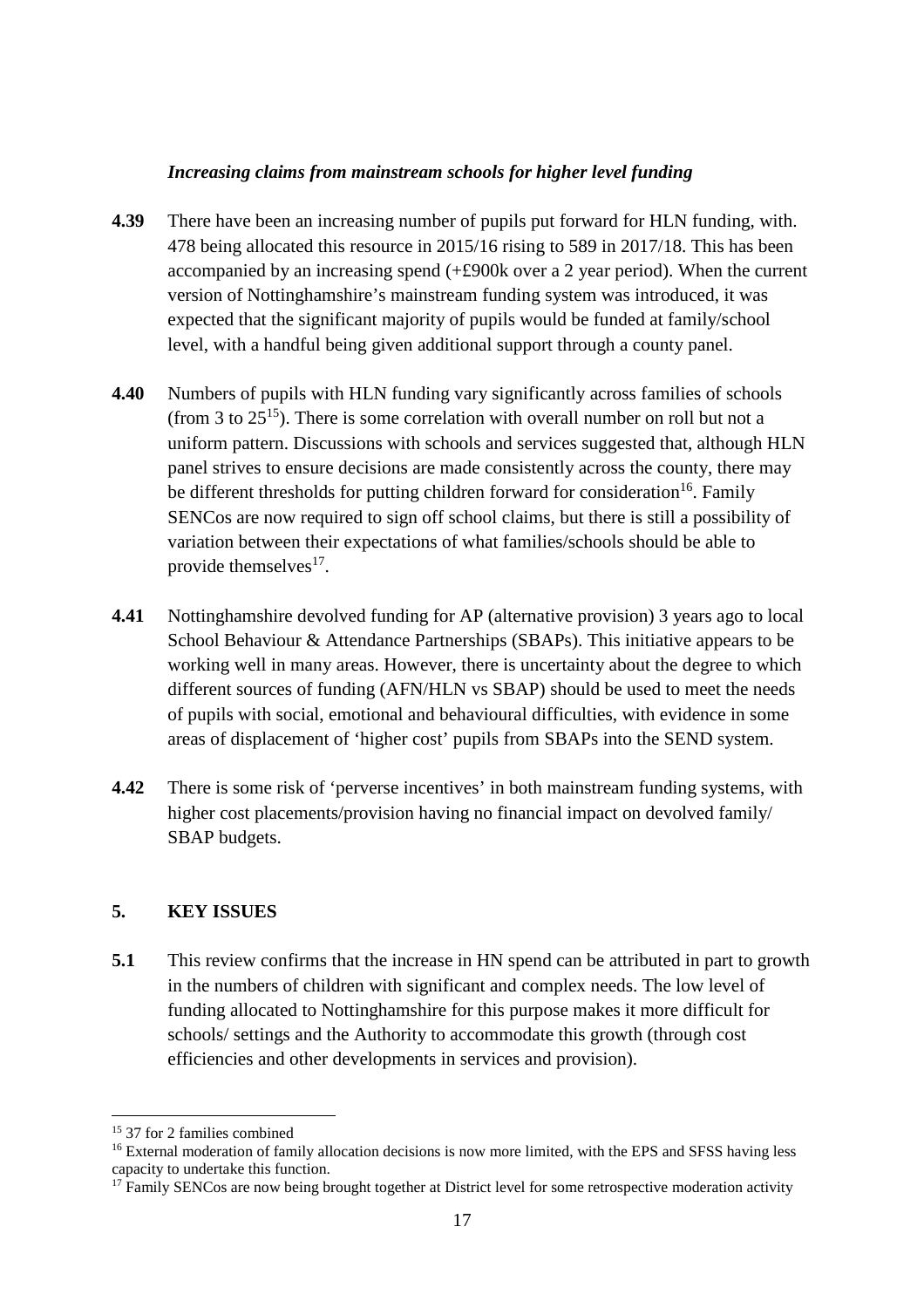- **5.2** However, there is also evidence of variability across mainstream schools and settings in the way that they are responding to this challenge, and to other pressures that they face in sustaining their capacity to meet individual pupil needs.
- **5.3** There is also diminishing access to advice, support and training with current pressures on external services.
- **5.4** The review recommends that the Authority should make a specific case to the DfE with regard to its HNB allocation and the continuing lack of fairness within the national funding system. However, experience suggests that the Government is unlikely to go beyond existing mechanisms for improving allocations to lower funded Areas (3% growth cap), because of the financial impact and the political fallout of reducing allocations to higher spenders. It is therefore important that, for the shortterm at least, the Authority and schools work together to get best value from the funding that is available and ensure fairness at local level.

#### *Strategy*

- **5.5** The 2015/16 SEND review focused on the quality and consistency of statutory assessment and EHCPs, relationships between agencies and other service partners, with some recommendations about improvements to commissioning processes and developments in local special school capacity. The Local Area SEND Accountability Board is built around these themes and links them to those set out in OfSTED's local area inspection framework. The Board is addressing four workstreams: EHCP/EHCP pathways; Health; Provision; and Preparing for Adulthood.
- **5.6** The Board is high level, including Council members and senior officers from a range of services/agencies. There is limited involvement from mainstream schools.
- **5.7** While many of the actions identified in the Board's strategic plan 2017-19 are worthwhile, they are unlikely to have an immediate impact on the financial and budgetary issues outlined above. This requires focused and coordinated Local Authority leadership and more active engagement with colleagues in mainstream schools and settings.
- **5.8** Currently SEND responsibilities are fragmented across the Authority and need to be brought closer together, with a stronger emphasis on education and inclusion. Strategy needs to be developed and overseen by a small core team, with a clear policy mandate and active engagement with schools and other stakeholders.
- **5.9** A key focus should be on reducing reliance on high cost placements in the I/NM special school sector. This needs to be based on a clearer analysis of current trends. Better procurement and higher-level validation of decisions will have some effect and there is scope for more active review of I/NM pupils at points of transition. However,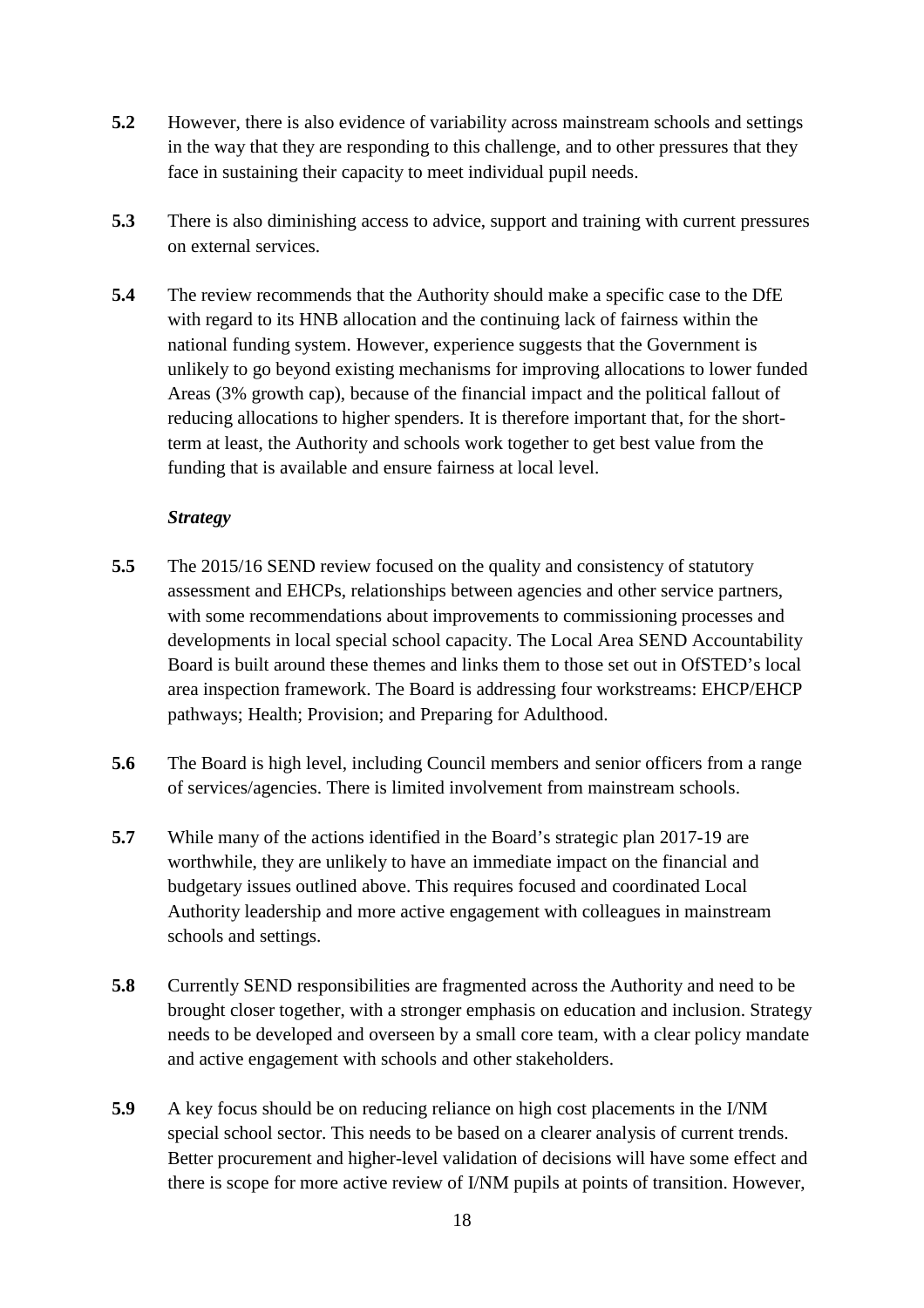it will be important to ensure earlier alternative resolutions to issues, before children and parents get to this point. A particular area of concern should be the high number of pupils (with/without EHCPs) placed in EOTAS and the varying extent/quality of their educational access. Discussions with parents/carers suggested that inadequacies at this level can be a significant trigger for researching other alternatives.

- **5.10** Creating more capacity in local special schools (or in mainstream resource bases) may have a part to play, but it will be important that developments are properly focused. Just opening a new SEMH special school, for example, or a number of ASD resource bases in mainstream schools may not be the answer. Evidence from other Authorities would suggest that such provision can get quickly filled, leaving little capacity to admit other children with similar needs (and an ongoing call for I/NM placements or other alternatives). An increase in numbers of special school places in one Area may not have an impact on meeting needs in another part of the county or ensure fair access to provision for children with similar needs.
- **5.11** There is a need for a particular strand on post 16 developments to create pathways that are more coordinated, local and financially sustainable (given the high proportion of Nottinghamshire I/NM population in this phase and the likelihood of a further increase as current pupils progress from Year 11).

#### *Decision-making*

- **5.12** Nottinghamshire has had a strong tradition of devolved funding and local decisionmaking, with practising mainstream teachers and Heads being involved in peer support and challenge. This has been supported by a greater awareness of budget realities and a need to ensure that resources are accessed according to level of need. The Authority's statutory role has tended to focus on consideration of the need for specialist placement, with a strong expectation that schools have done everything they can to meet needs 'in-house' with external support/additional funding as appropriate.
- **5.13** The significant increase in statutory assessments over the last few years has meant that more decisions are being made at County level, which can seem very remote. Organisational changes to the SEN casework team and the limited involvement of mainstream staff in SEND Panel decisions have tended to reinforce this. There are potentially two parallel decision-making systems that are not properly coordinated. There is also a risk that increasing number of referrals to County Panels (including HLN) will be associated with a move away from local solutions.
- **5.14** While current local area structures and practice may not be perfect, they provide a strong platform on which to build and a positive forum for local collaboration. This review recommends that these are reviewed and reinforced, and that connections are re-established between local areas and SEND officers working at county level.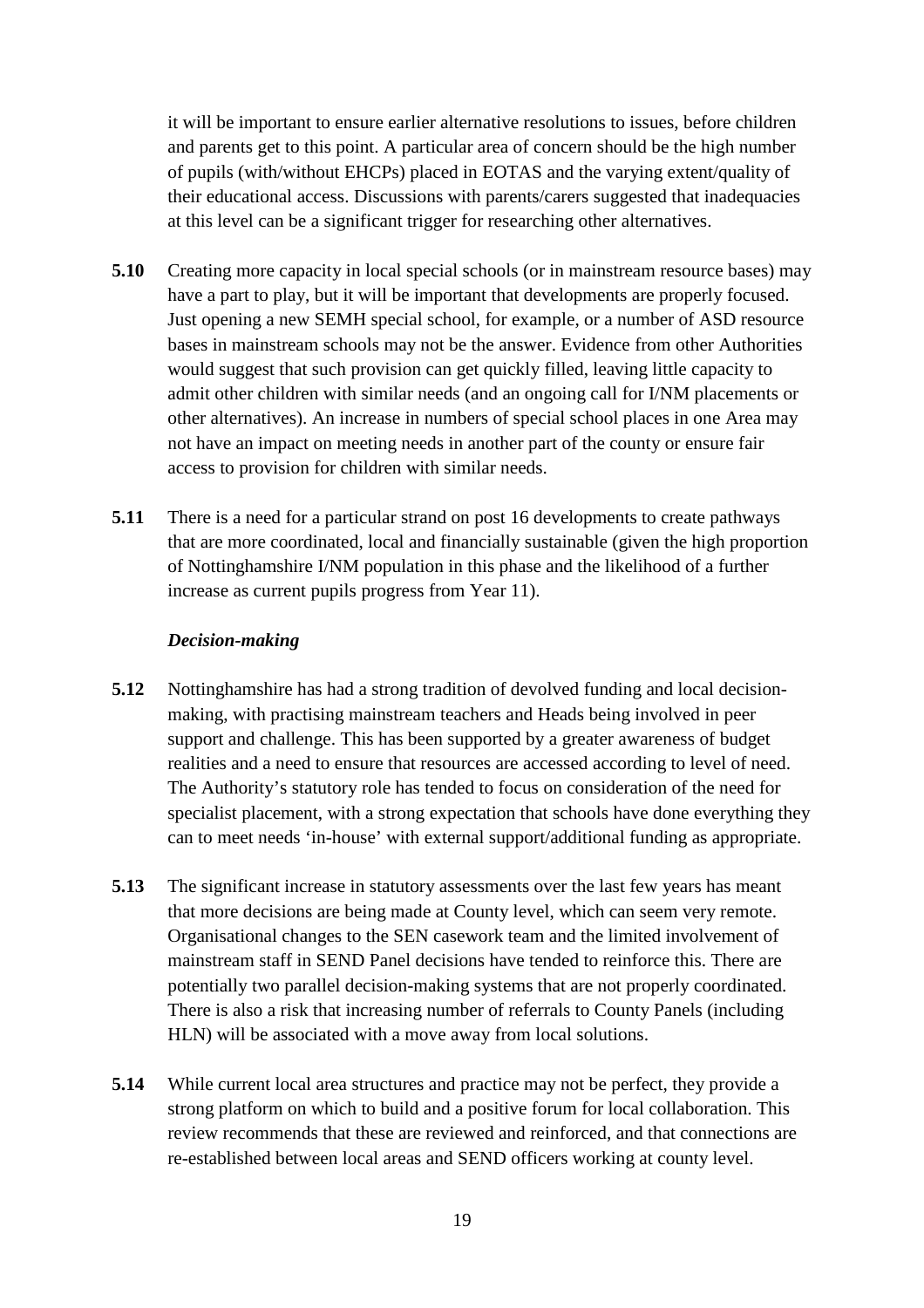# *Clearer focus on exceptional needs*

- **5.15** Nottinghamshire's mainstream funding systems for SEND were developed around the notions of 'exceptional' and 'predictable' needs. This distinction reflected the changing population of pupils in mainstream schools and the need for all schools and settings to cater for a broad range of difficulties. Additional funding and specialist provision was focused on pupils with significant/complex/long-term difficulties who might 'pop up anywhere'.
- **5.16** Children with moderate/specific learning difficulties, speech and language difficulties and a range of pupils with social, emotional and behavioural needs would generally be seen as part of the 'predictable' group<sup>18</sup>.
- **5.17** Autistic spectrum disorders present a challenge to this distinction as their needs tend to be defined as 'complex' because of this label. In practice, numbers of children being given this diagnosis have risen so steeply that most/all schools have at least one such pupil. Schools and settings need to have the skills and confidence to understand and address these types of difficulty and work positively with parents/carers to meet their needs. Some present challenges that are very difficult for any school to address and these would be seen as within the 'exceptional' category.
- **5.18** There was some evidence from this review that these distinctions need to be revisited and more consistently applied, particularly as there has been significant turnover of Heads and SENCos since the systems were originally introduced.
- **5.19** There would also be benefits in this language being extended across phases (ie into Early Years and Post 16) to ensure more common thresholds for accessing additional funding and other HN provision, and to support greater continuity in resource allocations.

# *Challenge and support*

 $\overline{a}$ 

**5.20** There is an expectation here of consistent and high quality mainstream provision for pupils with predictable needs, along with effective use of additional funding and support. In a large Local Authority area such as Nottinghamshire, there is bound to be some variability. However there was evidence from this review that there are significant differences in capacity and the priority given by schools/settings to ensuring effective practice. Some SENCos have an important and established leadership role. Others are more marginal. Some schools/settings make every effort to meet the full range of needs, working creatively to solve problems. Others are more inflexible.

 $18$  Which is why it is surprising that such a large number have EHC plans (see Table 5/para 4.8 above)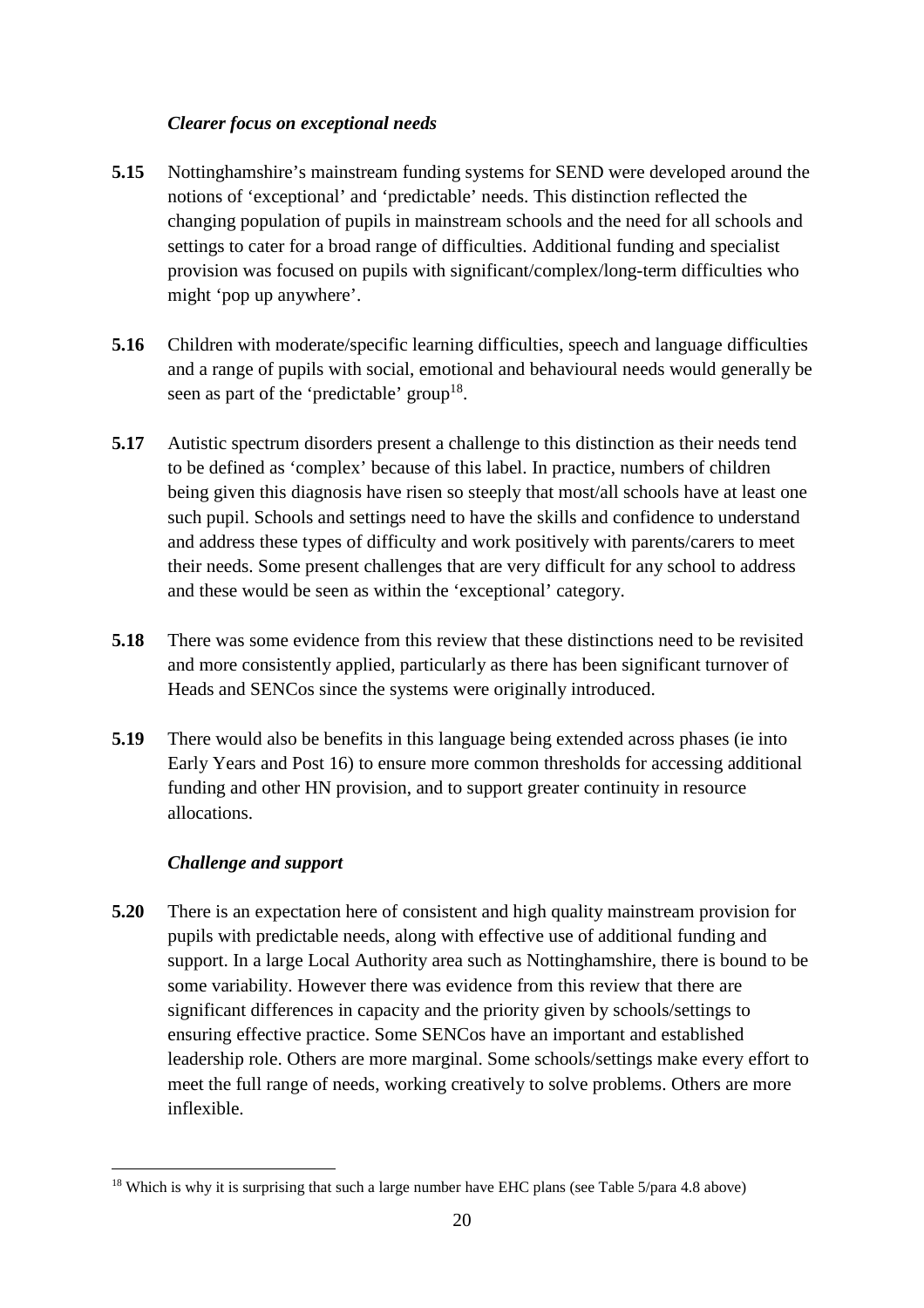- **5.21** While there may be practical/temporary reasons for these differences, it is important to be aware that, where there are less well-established and effective in-house responses, there are likely to be greater calls for additional funding and/or specialist provision. Within a finite High Needs budget, which is already under pressure, all schools are having to pay for this.
- **5.22** Effective challenge and support is therefore an important element in ensuring that High Needs funding is equitably and properly managed. Nottinghamshire has a range of opportunities for peer support and challenge through its family and SBAP systems. School staff interviewed valued these highly, with family SENCos playing an important role. However, there may need to be a more coordinated Local Authority process for challenging practice in some schools where there are significant issues (particularly where there are no other major quality concerns)<sup>19</sup>.

#### *Pre-emption*

- **5.23** There has been a strong call in the national reforms (and local strategic plan) for more effective multi-agency working. While this is a welcome policy intention, schools felt that they are increasingly having to address difficulties and issues on their own. In particular, reductions in health care funding and support are meaning that schools are finding it more difficult to meet physical/medical needs.
- **5.24** While other agency funding and support is decreasing, schools report that other professionals are more likely to raise expectations among parents/carers about levels of education support. In particular, some health professionals (such as paediatricians) and some social workers are happy to recommend that parents should request statutory assessments even when schools do not consider this to be appropriate. It is suggested that this will lead to '1:1' in mainstream classes, even though statutory assessments in Nottinghamshire are not needed to deliver this kind of intervention<sup>20</sup>.
- **5.25** Some parents/carers interviewed had been told by Health professionals to 'apply early for special school as there is a shortage of places', in some cases naming specific establishments.
- **5.26** Parents/carers can be heavily influenced by advice from high status professionals. It is therefore important that such advice is appropriate and valid. More work is needed with other agencies (particularly in the induction of staff new to the area) to ensure they are familiar with the Authority's funding systems and that they do not pre-empt the established processes for making placement decisions.

<sup>&</sup>lt;sup>19</sup> There are signs that the DfE is considering the need for a more robust quality assurance framework for SEND in mainstream schools

<sup>&</sup>lt;sup>20</sup> And national research indicates that this is not necessarily beneficial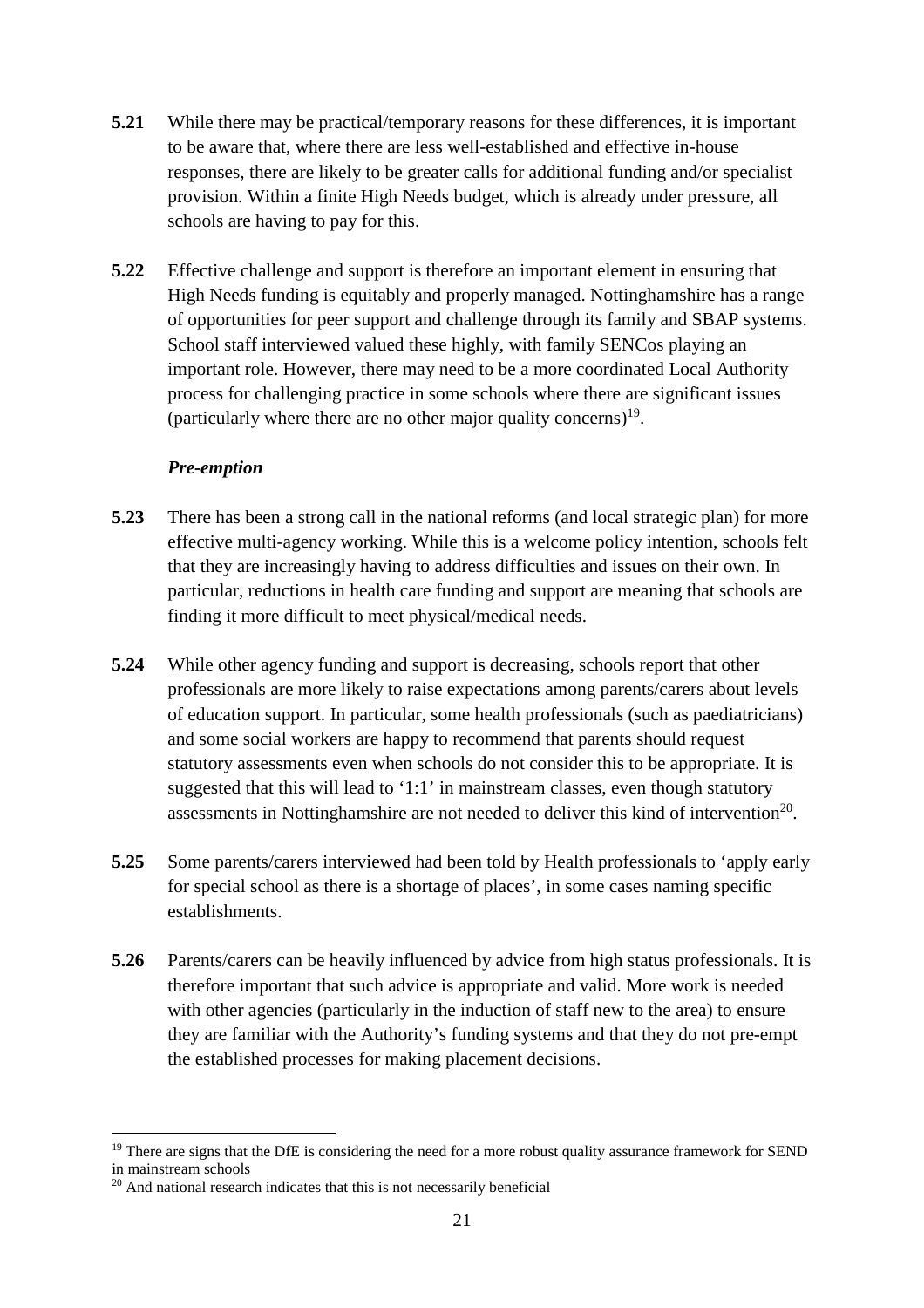**5.27** At a broader strategic level, there can be an impact on the High Needs budget from funding decisions, policy and its application decisions made by health partners. This, alongside diagnostic procedures and parental expectations of a significantly different service offer post-diagnosis, makes the interaction between health, schools and academies and the Local Authority important in meeting need and managing the High Needs budget and is an area which needs continued attention to developing strong partnership.

# **6. WAYS FORWARD**

## *Costs of doing nothing*

**6.1** In the short-term, High Needs overspends have largely been addressed by top-slicing mainstream school budgets and devolved funding for SBAPs and families of schools. Longer-term, this approach is going to mean less capacity for local intervention and more escalation of problems with higher costs. If spend on I/NM special schools is not reduced or controlled, then there could be an increasing overload on local statefunded provision and a devaluation of funding and quality. This in turn may mean continuing reliance on high cost external providers to meet more complex and significant needs. Reactive and demand-led responses to the issue threaten equity of resourcing and good practice and are likely to lead to continuing/increased overspends.

## *Nottinghamshire's HNB allocation: case for an increase*

**6.2** The Authority should present a specific case to the DfE for a more substantial increase to its HNB allocation, given that it is still considerably less-well funded than many of its comparators. This should be in addition to any more generalised case for funding increases being made through national organisations (Local Government Association; Association of Directors of Children's Services). Nottinghamshire has traditionally been well-regarded by the DfE for its innovative systems and practice. By contrast to some other higher spending Authorities, it has managed SEND well and should not be penalised for this success.

## *Reducing reliance on high cost placements in the I/NM special school sector*

**6.3** The Authority should conduct a more detailed analysis of reasons for recent I/NM placements in order to clarify needs that cannot currently be met in local provision. It should examine carefully what developments are needed to strengthen local alternatives, so that these have the maximum impact.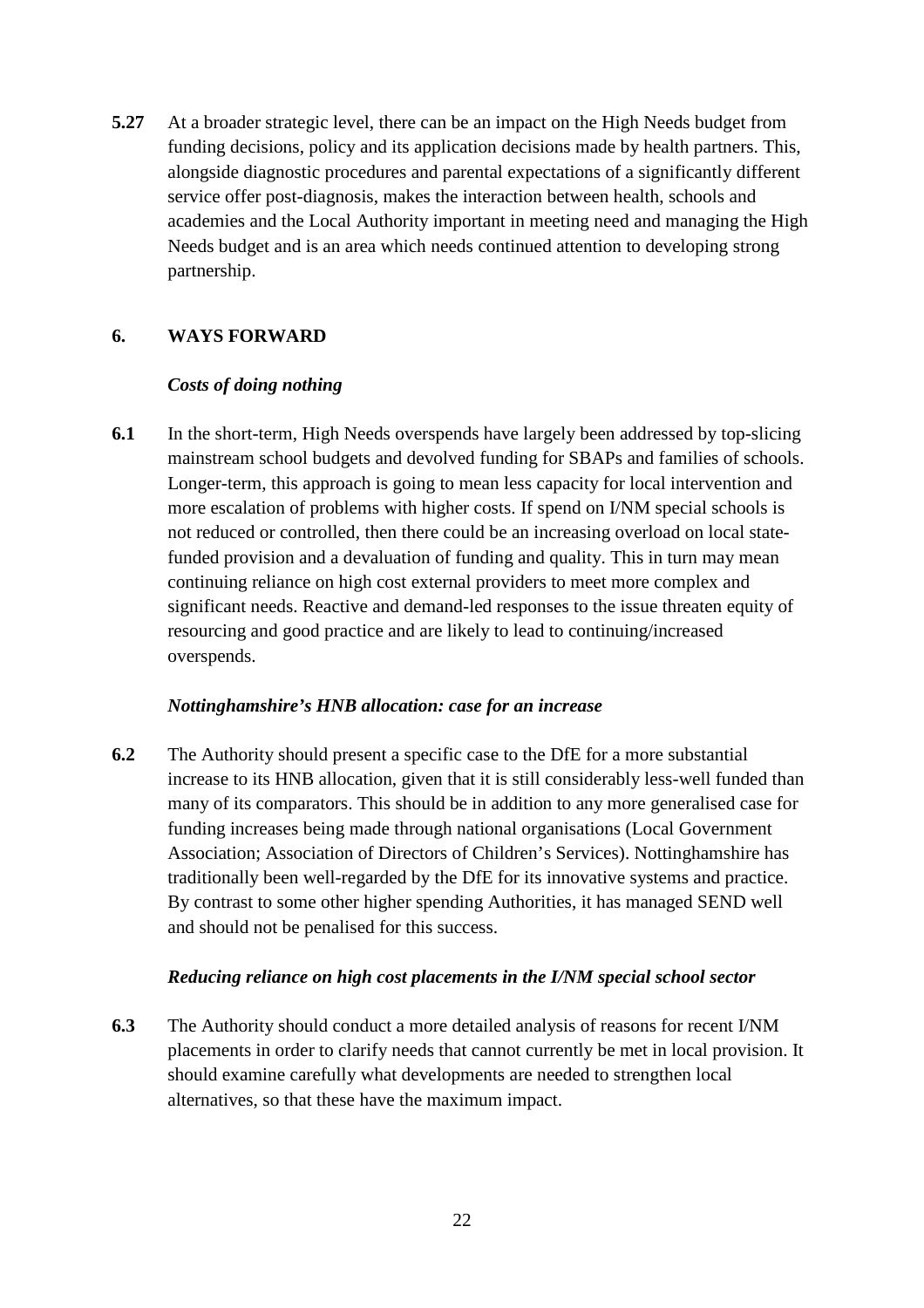- **6.4** It should undertake a detailed review of EOTAS provision in order to assess quality and sufficiency of educational access. Implications should be discussed with services and schools.
- **6.5** Services should give priority to working with schools/settings to identify at an early stage cases where placements in I/NM schools are being discussed and considered. Parents/carers should be made aware of the alternative options and the benefits of local inclusion.
- **6.6** The Authority should continue to ensure that any proposals for I/NM placements are checked and validated at a senior officer level, with the opportunity to consider other (funded) alternatives where possible.
- **6.7** More active reviews of pupils currently place in I/NM special schools should be carried out at key points of transition.
- **6.8** Further work should be undertaken to strengthen procurement processes to help control costs of existing/new placements, drawing on the new commissioning framework being developed across the East Midlands Region.

## *A more focused strategy for local management of HN spend*

- **6.9** The Authority should identify a small group of officers with responsibility for HN strategy development and implementation. This should be overseen by a member of the Children's Services Senior Leadership Team, with a clear mandate and terms of reference. There should be a link to the SEND Accountability Board, so that this can be informed by and contribute to developments.
- **6.10** A specific subgroup should be formed for Post 16, encompassing school as well as college provision. There should be an emphasis on ensuring positive and inclusive local pathways, with specialist provision being reserved for pupils/students with the more complex/significant needs. There should be a stronger focus on progression and value.
- **6.11** Consideration should be given to the development of District strategic groups, involving representatives from schools, to review local HN spend and look at ways of achieving best value. Groups could be involved in shaping local provision to help meet needs within the indicative budget for each Area. There was positive support for this suggestion at the Area schools discussions, with the recommendation that groups should be more formally aligned to existing Area Heads meetings and well-connected to Schools Forum.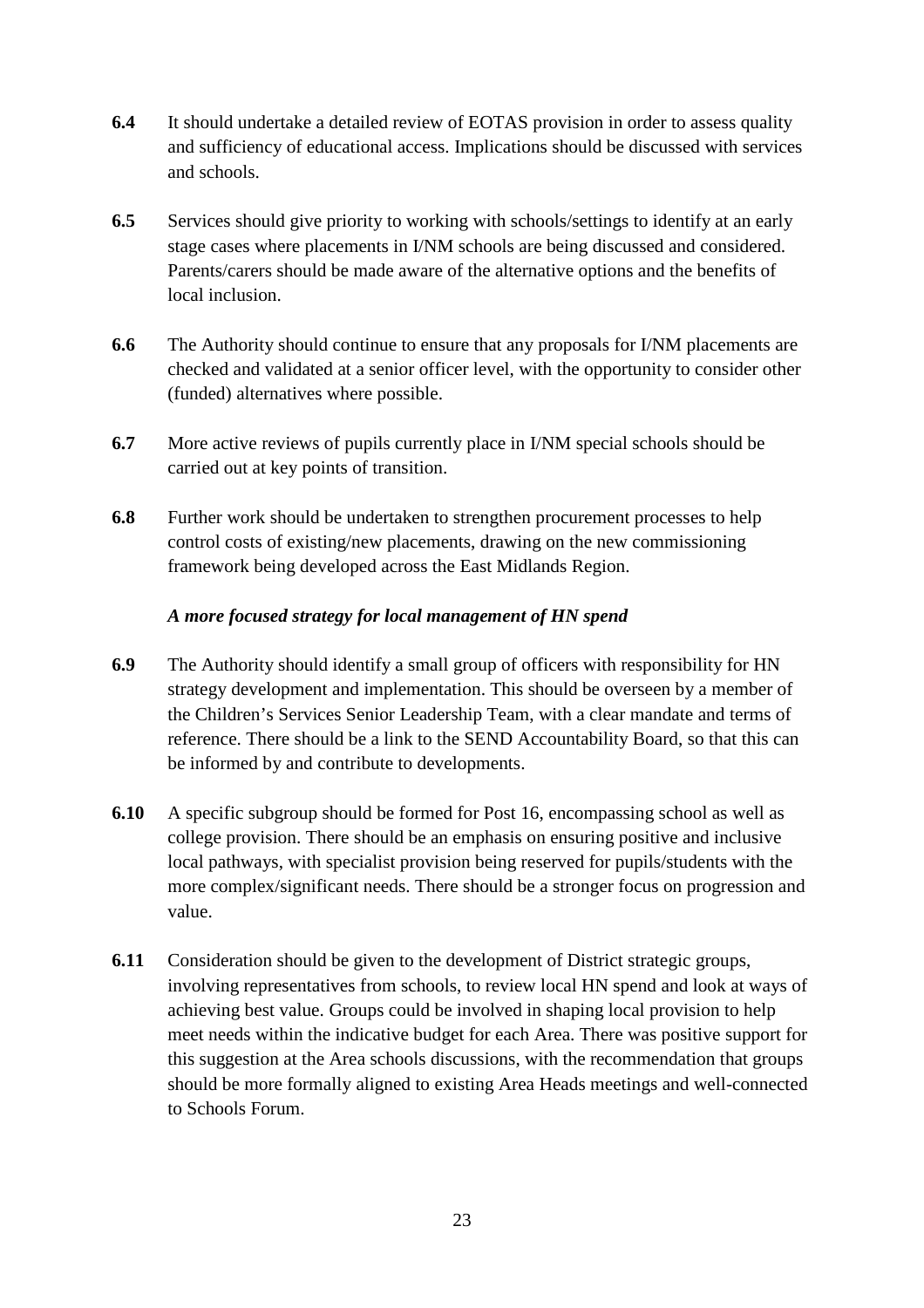**6.12** The Authority should further develop its management information and reporting systems in order to provide a more regular and ongoing picture of placement trends and HN spend, at both county and Area level.

## *Local area decision-making*

- **6.13** Consideration should be given to a move to an Area decision-making model for allocation of additional funding to mainstream schools. This would involve a two stage process, with initial moderation at family of schools level and final decisions made by an Area Panel composed of family SENCos and support service/officer representatives. HLN and AFN funding would be combined into a single Area budget based on DfE HN indicators.
- **6.14** This model would help ensure a more consistent focus of HN funding on pupils with exceptional needs and promote more common thresholds/expectations across families and schools in the Area.
- **6.15** Family SENCos would continue to play a key role in this process and would need to be funded accordingly, with a common core job description.
- **6.16** The Authority should review its current SEND casework structure. This should include officers with relevant educational experience who could attend Area Panels and be a point of communication with other administrative colleagues in the County team.
- **6.17** Again there was positive support for these proposals at the Area schools discussions.

## *A more consistent high quality mainstream offer*

- **6.18** The Authority should develop a more systematic approach to school improvement in the SEND area. There should be a clearer and agreed quality assurance framework which would help identify and disseminate good/outstanding practice and provide clearer evidence where there are particular concerns. Support services (EPS and SFSS) should develop a more systematic approach to evaluating their impact at school level.
- **6.19** More consistent professional development and training should be made available, with more opportunities provided at Area level, to promote and reinforce local networking.
- **6.20** Consideration should be given to a more formal structure for developing school capacity to meet the needs of pupils with ASD (drawing on nationally available materials eg Autism Education Trust or SCERTS).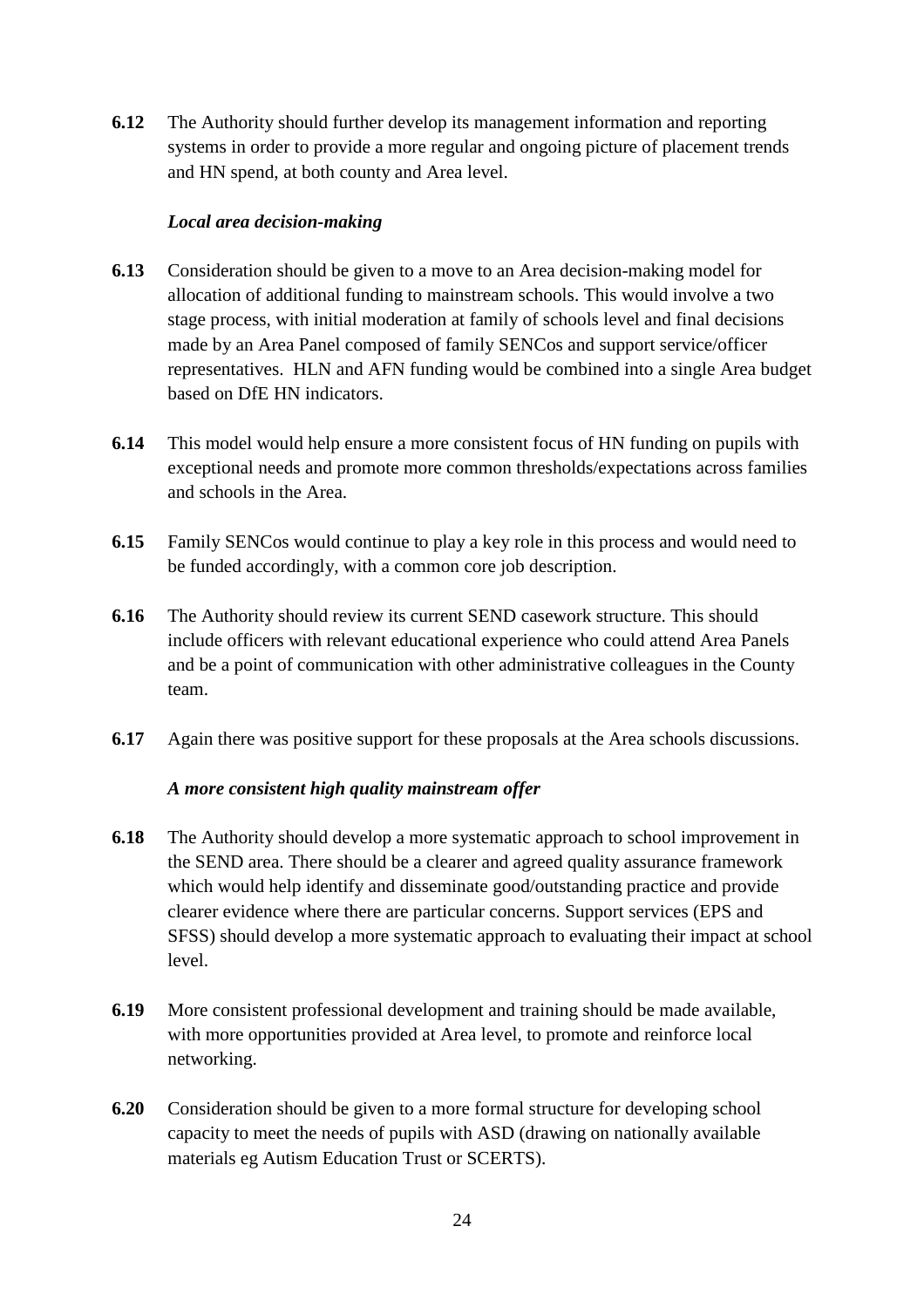#### *Engagement of parents/carers and other stakeholders*

- **6.21** There should be more opportunities for parents/carers to understand and discuss Nottinghamshire's approach to meeting HN, and to provide feedback on their current experience/contribute to developing solutions. This could be organised via Parent Carer Forum and/or the Authority's Information, Advice and Support Service (Ask Us). This would help foster more collaborative and constructive relationships rather than adversarial ones. Schools should consider offering similar opportunities at local level.
- **6.22** The Authority should hold further discussions with Health and Social Care to help reduce pre-emption and inappropriate professional advice. Consideration should be given to including an input on Nottinghamshire's SEND policy/approach in induction programmes for new staff.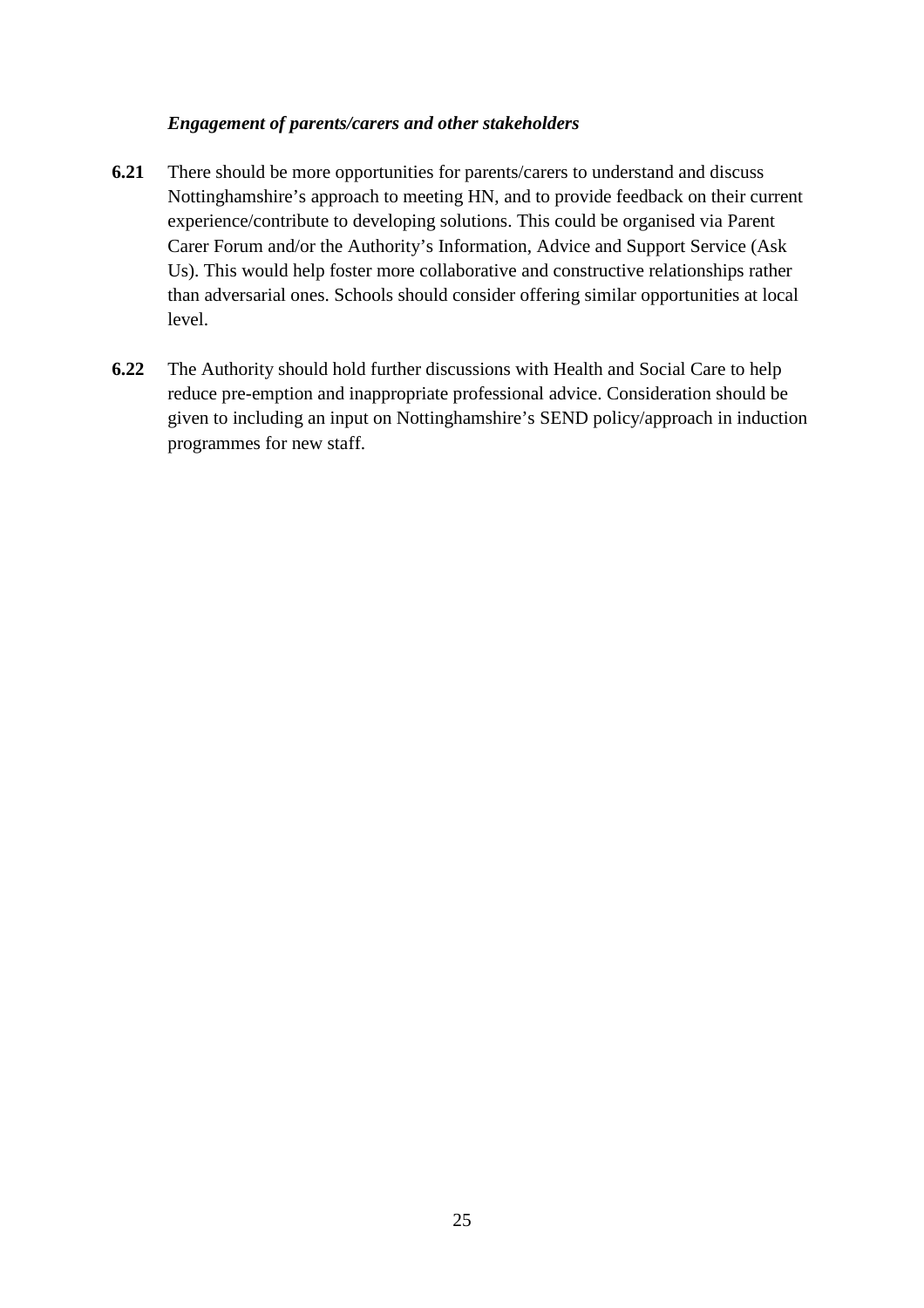## **Appendix 1: List of interviewees:**

#### **Education Directorate**

| Marion Clay:                  | Service Director (Education, Learning & Skills)               |  |
|-------------------------------|---------------------------------------------------------------|--|
| Linda Foster:                 | Group Manager (Education, Standards & Inclusion)              |  |
| <b>Charles Savage:</b>        | Principal Educational Psychologist                            |  |
| Karen Hughman:                | Team Manager (Fair Access)                                    |  |
| Simon Ray:                    | Acting Head of Schools and Families Specialist Service (SFSS) |  |
| <b>EPS Management Team</b>    |                                                               |  |
| Fair Access officer team      |                                                               |  |
| SFSS senior practitioner team |                                                               |  |

#### **Commissioning & Resources Directorate**

| Laurence Jones:           | Service Director (Commissioning and Resources)         |
|---------------------------|--------------------------------------------------------|
| Jill Norman:              | Group Manager (SEND)                                   |
| Chris Jones:              | <b>SEND Strategic Development Lead</b>                 |
| Katie Marsden:            | Team Manager: Integrated Children's Disability Service |
| John Hawketts:            | Group Manager (Placements and Commissioning)           |
| <b>Ruth Marriott:</b>     | Commissioning & Contracts Manager                      |
| Jude Burgess:             | <b>Strategic Early Years Manager</b>                   |
| Nicky Palmer:             | <b>EYS SEN lead</b>                                    |
| Louise Benson:            | Post 16 SEND/FE college link                           |
| <b>ICDS</b> casework team |                                                        |

#### **Finance**

| Sue Summerscales:     | Senior Finance Business Partner (Resources) |
|-----------------------|---------------------------------------------|
| <b>Steve Hawkins:</b> | <b>Finance Business Partner (Schools)</b>   |

#### **Early Years providers**

Group of managers of PVI settings (3)

#### **Mainstream schools**

Area meetings (7) with Heads and SENCos (most schools attended) Meeting with MAT Chief Executives/senior leads and Diocesan Directors Meeting and phone discussions with Family SENCos (7 from different areas of the county)

#### **Special schools**

Meeting with 5 Heads/senior managers and Matt Rooney (Special school place planning) Discussions with those attending Area Heads groups

#### **FE colleges**

Visit to West Notts College (interview with ALS and Finance leads) Visit to Portland College (interview with Principal and senior leadership)